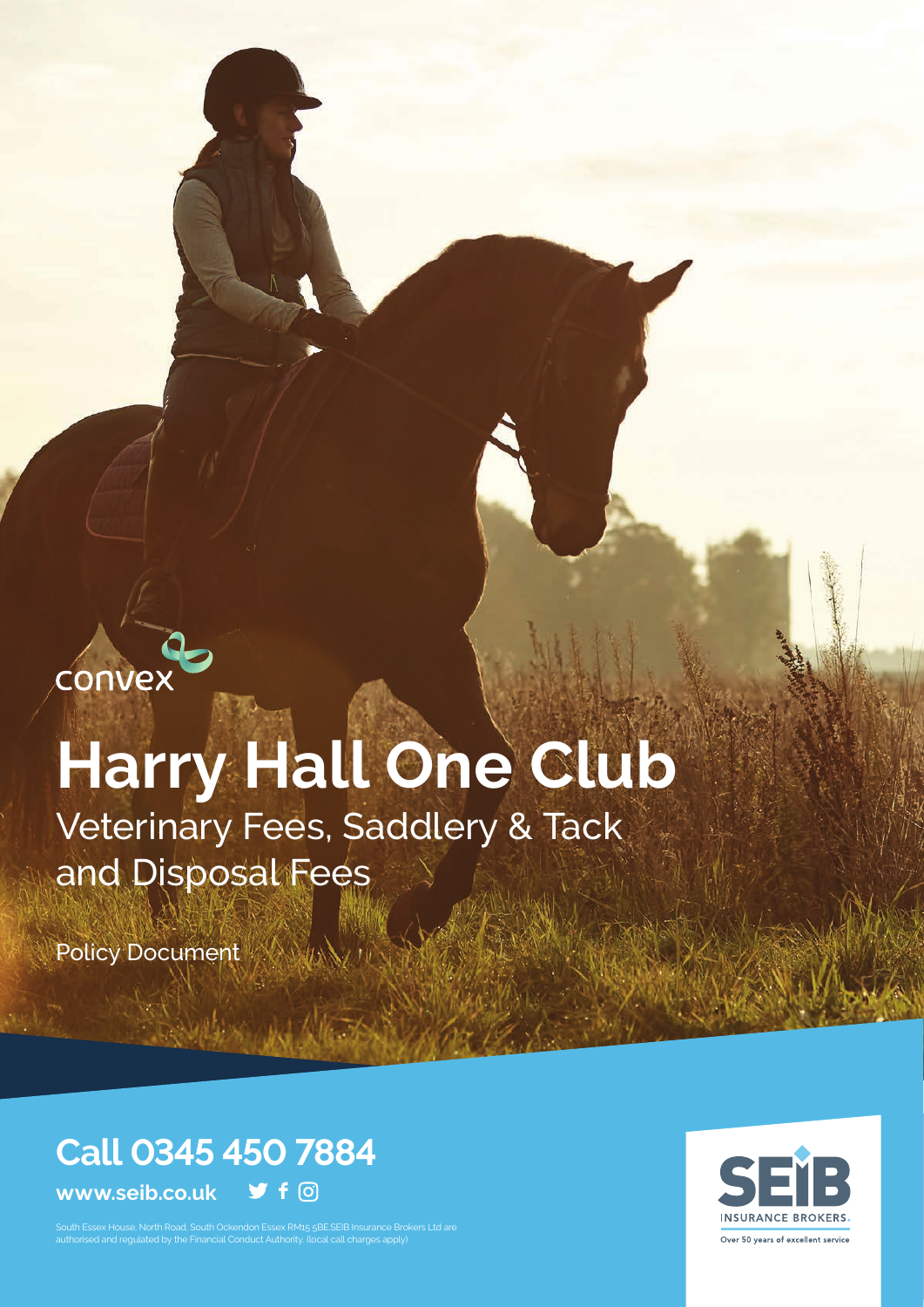#### **Contents**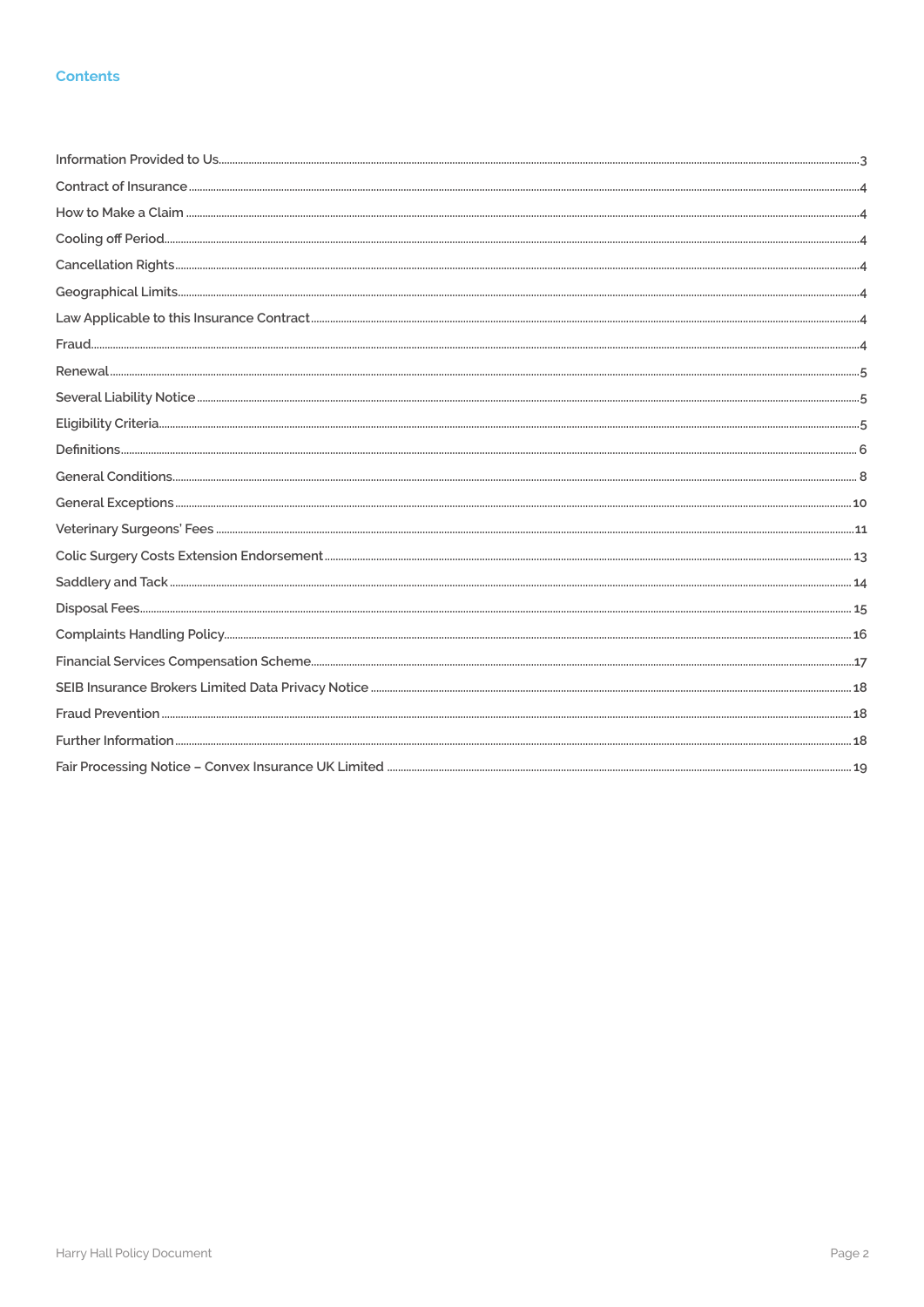### **Harry Hall One Club Veterinary Fees Policy Document**

This Insurance is provided by Convex Insurance UK Limited and is specially arranged by SEIB Insurance Brokers Limited.

Convex Insurance UK Limited is authorised by the Prudential Regulation Authority and regulated by the Financial Conduct Authority and the Prudential Regulation Authority (Firm Reference No. 840616). Further details can be found on the Financial Services Register at www.fca. org.uk.

Convex Insurance registered office 52 Lime Street, London, EC3M 7AF. Registered in England - Company Number 11796392.

SEIB Insurance Brokers Limited (SEIB) is authorised and regulated by the Financial Conduct Authority (Firm Reference No 479477). SEIB's registered office is Benefact House, 2000, Pioneer Avenue, Gloucester Business Park, Brockworth, Gloucester, GL3 4AW. Registered in England No. 6317314.

In the event of any amendment, alteration, cancellation or question **You** may have or **You** want to make a claim please contact SEIB at South Essex House, North Road, South Ockendon, RM15 5BE. Tel: 01708 850000, Fax: 01708 851520, Email: enquiries@seib.co.uk

#### **Information Provided to Us**

**We** will provide insurance in accordance with the terms of **Your** Policy in the Sections shown on **Your Certificate of Insurance** during the **Period of Insurance**, providing the correct **Premium** is paid.

In deciding these terms, conditions and **premium** in **Your**  policy, **We** have relied on the information **You** have given **Us**. **You** must take care when providing any information to **Us** by ensuring that all information is accurate and complete.

If **We** establish that **You** deliberately or recklessly provide **Us** with false or misleading information, **We** will treat this Policy as if it never existed and decline all claims.

If **We** establish that **You** provided **Us** with false or misleading information but this was not deliberate nor reckless it could adversely affect **Your** Policy and any claim.

For example: **We** may

- treat this Policy as if it had never existed and **refuse** to pay all claims and return the **Premium** paid. **We** will only do this if **We** provided **You** with insurance cover which **We** would not otherwise have offered;
- amend the terms of **Your** insurance. **We** may apply these amended terms as if they were already in place if a claim has been adversely impacted by **Your** carelessness:
- reduce the amount **We** pay on a claim in the proportion the **Premium You** have paid bears to the **Premium**

**We** would have charged **You**: or

• cancel **Your** Policy in accordance with the Cancellation Rights condition below.

**We** will write to **You** if **We**:

- intend to treat **Your** Policy as if it never existed; or
- need to amend the terms of **Your** Policy.

If **You** become aware that information **You** have given **Us** is inaccurate, **You** must inform **Us** as soon as practicable.

All notifications must be in writing, by email or telephone. Changes to the information **You** have provided may result in **You** having to pay an additional **Premium** or **Us**  amending the terms of **Your** insurance.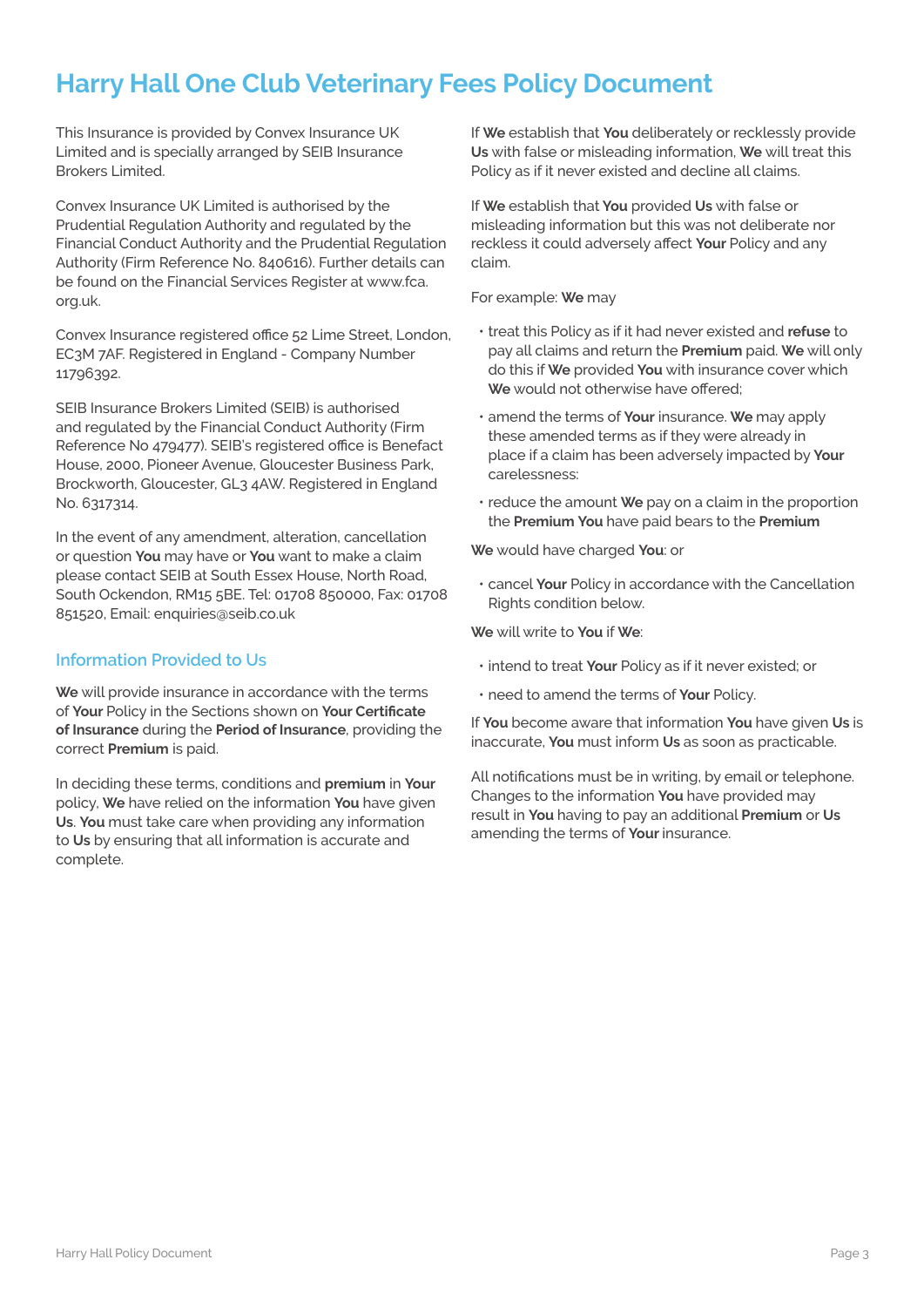### **Contract of Insurance**

This Policy, the **Certificate of Insurance** and endorsements must be read together as one contract.

**You** must keep to the conditions in this Policy, including the Special Conditions. If **You** do not. **We** may cancel **Your**  Policy, refuse a claim or withdraw from any current claim.

The **Certificate of Insurance** is evidence of **Your** contract of insurance with **Us** and shows the Sections of cover, the Sums **Insured** and **Excesses You** have chosen and any special terms that apply to **Your** Policy.

#### **How to Make a Claim**

- a) If **You** wish to make a claim under this Policy, **You** can do so by writing to **Us** at SEIB Insurance Brokers Limited South Essex House North Road South Ockendon Essex, RM15 5BE
- b) emailing SEIB on enquiries@seib.co.uk
- c) contacting SEIB by telephone on 0345 873 4922 or Emergency helpline claims only out of normal office hours Tel: 07747 458486.

#### **You** must:

- a) tell **Us** as soon as practicable if **Your Horse** suffers any **Accidental External Injury** or receives **Veterinary Treatment;**
- b) tell **Us** as soon as practicable about any other accident, loss, theft, damage or other event that could lead to a claim on **Your** Policy;
- c) immediately tell the police about any:
	- i) loss or damage by theft or any attempted theft;
	- ii) loss or damage by malicious person;

If **You** fail to do so, **We** may decline **Your** claim.

- d) provide **Us** with. at **Your** expense:
	- i) a **Veterinary Surgeon's** report at the onset of any **Veterinary Treatment** and regular update reports where **Veterinary Treatment** continues beyond a period of 4 weeks;
	- ii) a report from a **Veterinary Surgeon** on the death of **Your Horse** confirming the cause of death (by post mortem examination if necessary); iii) any other documents or proof as **We** may reasonably require for investigating or verifying any claim;
- e) provide **Us** with, at **Your** expense, a claim, in writing with detailed particulars and proof, as may be reasonably required and, if requested, a statutory declaration of the truth of the claim and any matters connected to the claim within:
	- i) 30 days of the event for all Sections; or

ii) the further time period if **We** allow and it is confirmed in writing by **Us**.

#### **Cooling off Period**

If **You** are not happy with this Policy, **You** can cancel **Your**  Policy during the first 14 days from either:

- a) the start date of the Policy or
- b) the date on which **You** receive **Your Certificate of Insurance**, whichever is later.

This period is called the 'Cooling off period.' If **You** chose to cancel the Policy during this cooling off period, **You** will receive a refund of any **Premium**, providing **You** have not made any claims during this period. If **You** have made a claim during this period. **You** will not be entitled to a return of any **Premium**.

#### **Cancellation Rights**

If **you** do not cancel the policy within the 14 day cooling-off period mentioned above, the policy is in force and **you** are committed to pay the premium.

**We** may cancel this Policy by sending **You** 14 days' notice by registered post or recorded delivery at **Your** last known address. The only circumstances in which **We** will do this are explained under the Information Provided to Us condition above. **We** will give **You** a refund of the **Premium You** have paid for the **Period of Insurance** after the cancellation date.

#### **Geographical Limits**

The cover provided by this Policy is restricted to:

- a) the United Kingdom of Great Britain and Northern Ireland and the Isle of Man;
- b) temporary cover elsewhere in the Channel Islands and the European Economic Area, for a maximum of 14 days during the **Period of Insurance,** including transits in and between.

#### **Law Applicable to this Insurance Contract**

Both parties of this contract of insurance are allowed to choose the law applicable to the contract. In the absence of any written agreement to the contrary, the law applicable to this contract will be English law.

#### **Fraud**

If **You** or anyone acting on **Your** behalf commits fraud, by any means, knowing it to be false or fraudulent and obtains payment under this Policy from such fraud, this Insurance shall become void from the date of the fraudulent act and **You** shall be required to pay back to **Us**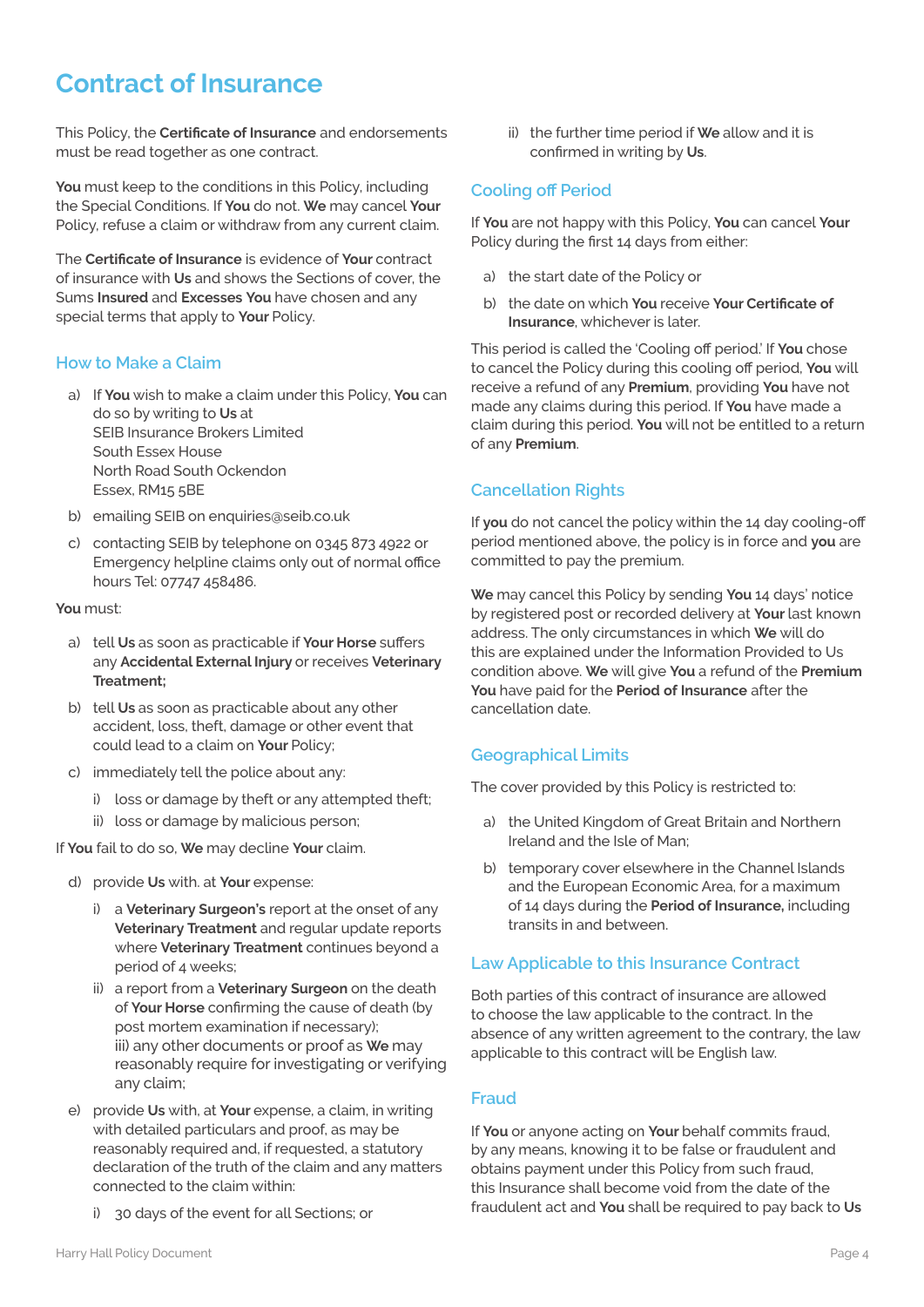any payment or benefit **You** may have obtained from the Policy from the date of the fraud.

If the **You** or anyone acting on **Your** behalf makes a fraudulent or exaggerated claim under this insurance or deliberately fails to disclose information to **Us** that **We**  have requested, or makes any claim with **Us** that involves Your dishonesty,

#### **We** :

- i) are not liable to pay the claim; and
- ii) may recover from **You** any sums paid by **Us** to **You**  in respect of the claim; and
- iii) may by notice to **You** treat the contract as having been terminated with effect from the time of the fraudulent act.

If **We** terminate the Policy:

- i) **We** shall not be liable to **You** in respect of any relevant event occurring after the time of the fraudulent act. A relevant event is whatever gives rise to **Our** liability under the insurance contract (such as the occurrence of a loss, the making of a claim or the notification of a potential claim); and
- ii) **We** need not return any of the **Premiums** paid.

#### **Renewal**

**Your** Policy is an annual contract and each renewal is the start of a separate **Period of Insurance** .

Shortly before each Policy anniversary **We** will invite renewal, although **We** are not obliged to. **We** may amend the terms of the Policy, change age limits, impose exceptions, withdraw Sections of cover or change the **Premium** however **We** will advise **You** of any changes to the terms of **Your** Policy or if **We** are not offering renewal. Should you sell your horse or if your horse dies, please notify Harry Hall as soon as possible.

#### **Several Liability Notice**

The subscribing insurers' obligations under contracts of insurance to which they subscribe are several and not joint and are limited solely to the extent of their individual subscriptions. The subscribing insurers are not responsible for the subscription of any co-subscribing insurer who for any reason does not satisfy all or part of its obligations.

#### **Eligibility Criteria**

The cover is only available to active **Members** of the Harry Hall One Club. The **Horse** must be owned or be on **full Loan** to the **Member** .

**We** will only cover a **Horse** if it is thirty (30) days old or older.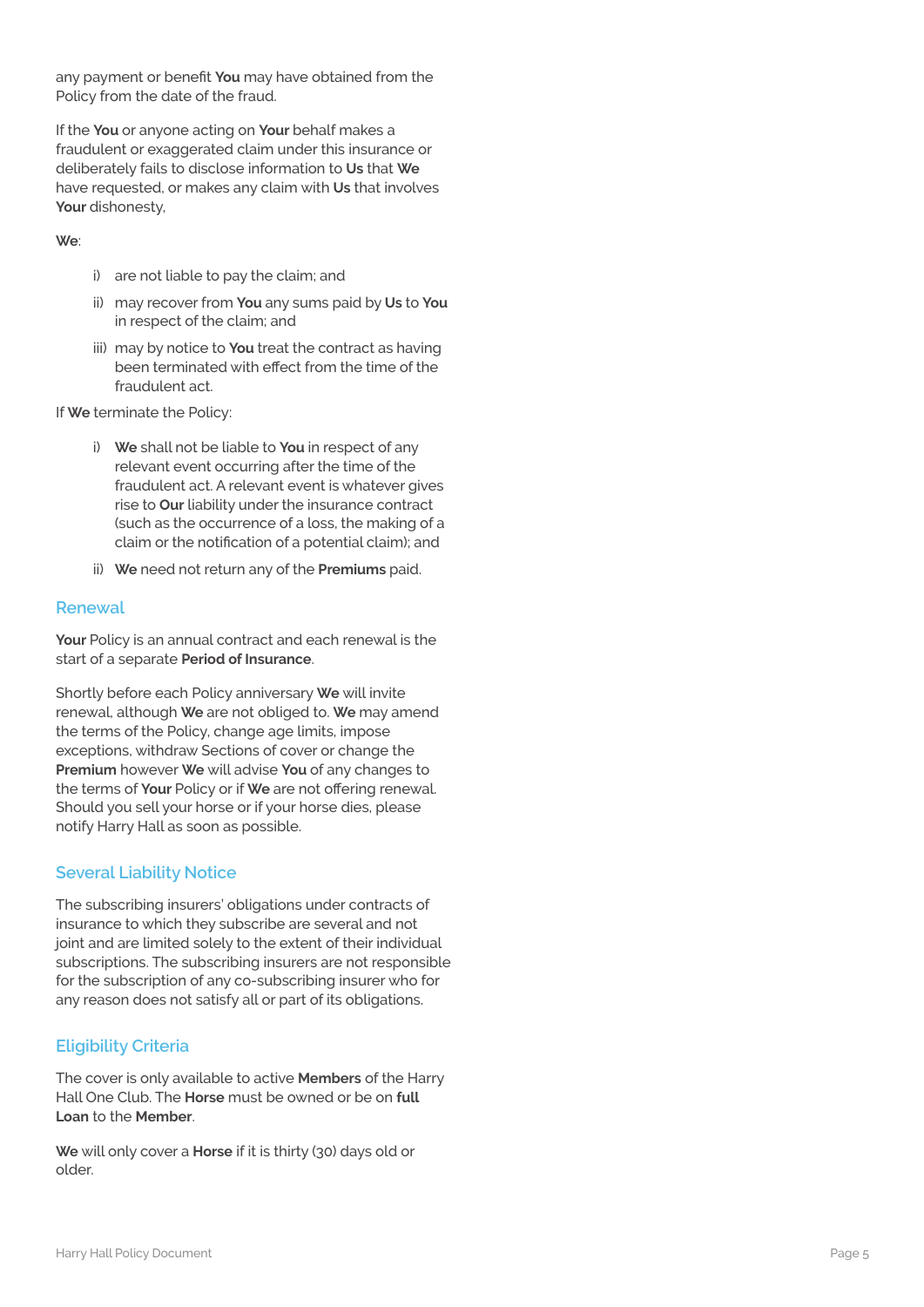### **Definitions**

Wherever the following words appear in bold starting with a capital letter in this Policy they will have the same meaning as follows.

#### **Accidental External Injury**

Injury caused by accidental, violent and visible means where **Your Horse** has a visible external wound excluding tendons and ligaments.

#### **After-care**

The **Veterinary Treatment to Your Horse** arising from **Colic Surgery** while **Your Horse** is kept at the premises where the **Colic Surgery** was performed.

#### **Certificate of Insurance**

The document being part of **Your** Policy showing the Policy Details and which Sect ions of the Policy **You** have chosen, the details and the **Sum Insured** of **Your Saddlery and Tack** (if applicable), and any extra clauses, terms and exclusions that apply to **Your** Policy.

#### **Colic**

A clinical manifestation of abdominal pain.

#### **Complementary Treatment**

For the purposes of this Policy the following treatments are considered to be complementary treatments: acupuncture, chiropractic manipulation, electrotherapy, electromagnetic therapy, herbal medicine, homeopathy, hydrotherapy, laser treatment, magnetic treatment, nutraceuticals, osteopathy, physiotherapy and remedial farriery.

#### **Excess**

The amount **You** must pay towards each and every claim.

#### **Experimental, Non-Customary or Unproven Treatment**

Unproven therapy not generally accepted by the community of **Veterinary Surgeons.**

#### **Full Loan**

Means **You** have financial responsibility for **Your Horse,** and have a written loan agreement in place.

#### **Horse**

Any **horse,** pony, or donkey named in the **Certificate of Insurance.**

#### **Illness**

Sickness or disease that changes **Your Horse's** normal healthy physical state.

#### **Livery**

The care of **Your Horse** including keep, feed, stabling, bedding and grooming that is not healthcare while **Your Horse** is hospitalised at a veterinary practice or hospital.

#### **Locked Building**

a) The domestic building, not being a caravan or mobile home that **You** live in that has all doors and windows locked; or

b) A building or part of a secure building that **You** do not live in that has all doors locked with 5-lever mortice deadlocks and has steel bars or steel grids on all windows; or

c) A metal shipping container or similar that has been secured against removal and locked with a heavy duty padlock.

#### **Market Value**

The price generally paid by a willing buyer to a willing seller for **Saddlery and Tack** of the same age, type and condition as **Your Saddlery and Tack** immediately before the loss, theft or damage.

#### **Member**

Means any person who is a member of the Harry Hall One Club.

#### **Period of Insurance**

Means the period stated on the **Certificate of Insurance.**

#### **Pre-Existing Condition**

- a) any **Accidental External Injury** sustained before the start date of **Period of Insurance;** or
- b) the recurrence of any **Accidental External Injury** that was sustained before the start date of the **Period of Insurance** no matter how many times it returns or whether it returns to or affects different areas of **Your Horse's** body; or
- c) any **Accidental External Injury** that is **caused** by, relates to, or results from, an **Accidental External Injury** that was sustained, before the start date of the **Period of Insurance** no matter where the **Accidental External Injury** happened on, **Your Horse's** body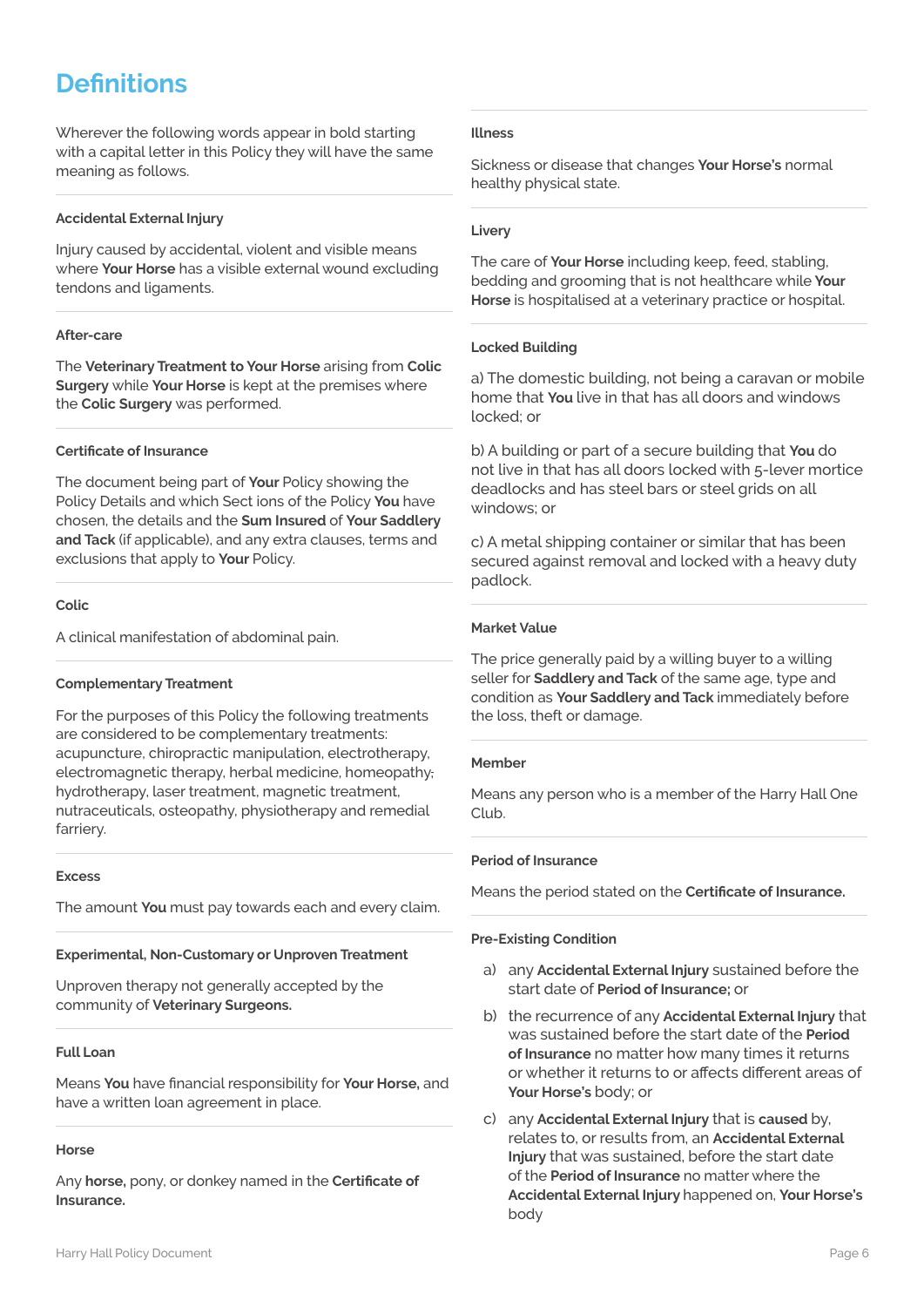#### **Premium**

The amount in money **You must** pay **Us** in exchange for the insurance coverage **We** provide.

#### **Saddlery and Tack**

Saddles, bridles, harness and other riding tack, lunging equipment or harness normal ly used on **Your Horse** while it is partaking in any of the activities listed under the definition of **Use.**

#### **Sum Insured**

The maximum amount **We** will pay.

#### **Symptom**

Departure from **Your Horse's** healthy state, condition or bodily function.

#### **Transport**

Transportation of **Your Horse** to/from a veterinary practice or hospital.

#### **Use**

It is agreed that the purposes for which **Your Horse** is kept and for which it is insured are for the following only:

• Retired

• Events organised by or affiliated to British Eventing, British Dressage, British Showjumping or British Show Horse Association

- Companion animals kept at grass
- Broodmares
- Hacking
- Long distance
- Horse agility
- Gymkhanas
- Pleasure rides
- Unaffiliated dressage
- Showing in-hand and under saddle
- Stallions kept for stud duties
- Unaffiliated showjumping
- Private driving
- Western Riding
- Hunting
- All riding club and pony club acitvities
- Cross-country
- Unaffiliated eventing

**Your Horse** must not be used or be trained for any activity other than those listed above. We may cancel the **Your Policy** in accordance with **Our** rights of cancellation.

#### **Vet/ Veterinary Surgeon/Veterinary Consultant/ Independent Veterinary Expert**

A **Veterinary Surgeon** registered with the Royal College of Veterinary Surgeons.

#### **Veterinary Treatment**

Consultation, advice, examination, test, scan, medication, surgery required to treat **Your Horse** for **Accidental External Injury** provided by a **Vet** including nursing by a veterinary nurse or other member of the veterinary practice under the **Vet's** supervision excluding **Complementary Treatment, Livery or Transport.**

#### **We/ Our/ Us/Insurer**

Convex Insurance UK Limited

#### **You/ Your/Yourself / Insured**

The person or persons, partnership, corporation, or organisation named in the **Certificate of Insurance.**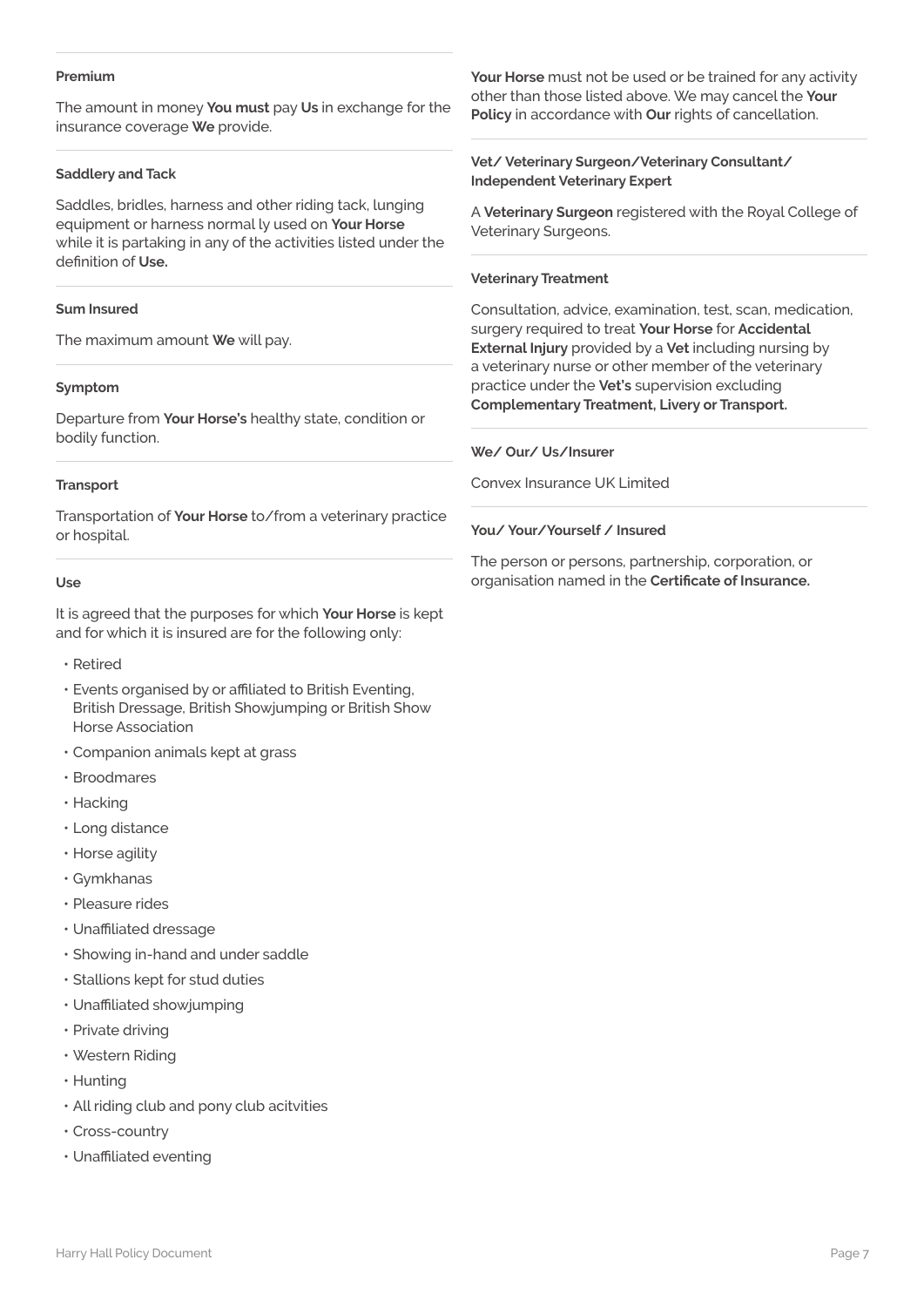### **General Conditions**

It is **Your** responsibility to adhere to the terms and conditions of this Policy, including the Special Conditions. If **You** do not, **We** may cancel **Your** Policy and may pay no claim.

#### **1. Action at Renewal**

When **We** offer renewal, **You must** tell **Us** about any **Accidental External Injury** or any veterinary attention, other than vaccinations **Your Horse** has had during the **Period of Insurance** prior to the renewal date whether or not **You** have notified **Us** of a claim. If after **We** have invited renewal **You** or anyone acting on **Your** behalf tell **Us** about something that happened during an earlier **Period of Insurance**

**We** may change the terms and conditions and backdate exclusions to the date **Your** Policy renewed.

#### **2. Arbitration**

- a) If **We** appoint **Our Veterinary Consultant** and they do not agree with **Your** Veterinary Surgeon, the situation will be resolved by an **Independent Veterinary Expert** who will be jointly appointed by **You** and **Us.** The fee for the **Independent Veterinary Expert** will be divided equally between **You** and **Us.**
- b) If any difference arises regarding the amount to be paid under this Policy, where liability has been admitted by **Us,** the difference will be referred to an Arbitrator. The Arbitrator will be appointed by **You**  and **Us** in accordance with the statutory provisions. Where any difference is referred for arbitration, the making of any award will be condition precedent to any right of action against **Us.**

#### **3. Changes to risk**

Please tell **Us** as soon as possible if there are any changes to the information declared at the start of **Your** policy and stated on the **Certificate of Insurance. You** must tell **us** as soon as possible about any of the following:

- a) Of any errors in information previously provided
- b) Change of name
- c) Change of address for either **You or Your horse(s)**
- d) Change of **horse(s)**
- e) If **You** have been declared bankrupt or are subject to bankruptcy proceeding
- f) If **You** have had any proposal or renewal for equine insurance refused
- g) If **You** have claimed on any insurance policy for
- h) Horses or Saddlery and Tack
- i) If **You**, or any other people residing with **You**, have ever been convicted of any criminal offence other

than motoring convictions or have any nonmotoring prosecutions pending. **You** only need to tell **Us** about any convictions that are unspent under the Rehabilitation of Offenders Act 1974.

If **You** are in any doubt please contact us as a failure to notify us of any such changes could lead to **Your** policy being cancelled, or a claim rejected or not fully paid.

#### **4. Contracts (Rights of Third Parties) Act 1999**

A person who is not a party to this contract has no right under the Contracts (Rights of Third Parties) Act 1999 to enforce any term of this contract but this does not affect any right or remedy of a third party which exists or is available apart from that Act.

#### **5. Maximum Amount of Indemnity**

**Our** liability for all damage and costs payable to any claimant or number of claimants in respect of any one event or all events or a series consequent on one original cause shall not exceed the sum on the **Certificate of Insurance** for any one event.

#### **6. Non-Aggregation**

In the event a claim involves a loss or an expense that may fall under more than one Section of this Policy. **You** shall only be entitled to indemnification under the highest limit applying to that type of loss or expense with respect to that claim.

#### **7. Reasonable Precautions**

**You** must take all reasonable precautions to prevent liability, loss, theft, damage or accidents including:

- a) arrange and pay for **Your Horse** to have regular and proper foot and or hoof care from a farrier or equine podiatrist, to have regular dental attention from a **Veterinary Surgeon** or equine dental technician and to have any other treatment customarily recommended by a **Veterinary Surgeon for Accidental External Injury:**
- b) in the event of Injury or Illness or **Accidental External Injury to Your Horse** as soon as is reasonably possible, employ a **Vet at Your** own expense and provide proper care and treatment;
- c) to comply with the DEFRA Code of Practice for the Welfare of **Horses,** Ponies, Donkeys and their Hybrids:
- d) to take proper care and keep in good condition all property covered by **Your** Policy and to prevent bodily Injury and loss or damage to the property by others: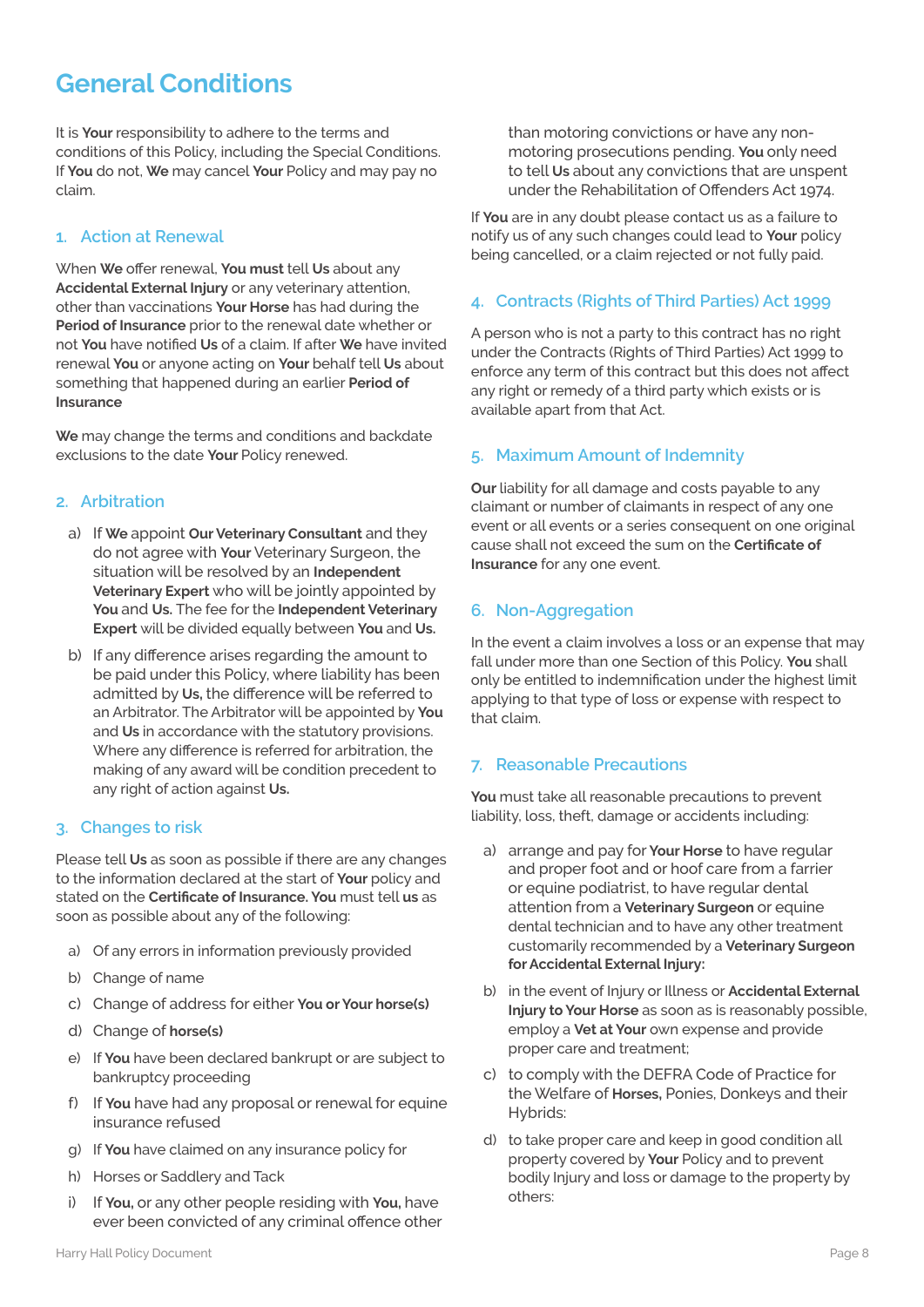e) to prevent Injury or **Accidental External Injury** to **Your Horse** caused by third parties.

If **You** do not take such reasonable precautions, **We** will not pay any claim resulting from **Accidental External Injury**  that would not have occurred had the above precautions been taken unless **You** show that **Your** non-compliance with this term could not have increased the risk of the loss which actually occurred in the circumstances in which it occurred.

#### **8. Salvage**

If the property insured is lost or damaged, **We** may take and keep possession of the property insured and deal with the salvage in a reasonable manner. In doing this, **We** do not diminish **Our** right to rely on any conditions of this Policy. **You** must execute all such assignments and assurances of such property as may be reasonably required but **You** shall not be entitled to abandon any property to **Us.** In the event of the death of **Your Horse** any amount received following the disposal of the body at Your expense and at the best monetary terms available will be deducted from any payment made by **Us.**

#### **9. Subrogation**

**We** may at **Our** discretion, take over and conduct, in **Your**  name , the defence or settlement of any claim. **We** will take proceedings at **Our** own expense and for **Our** own benefit but in **Your** name to recover compensation or

secure indemnity from any third party for any event insured by this Policy. **You must** give **Us** all the information and assistance **We** require.

#### **10. Veterinary Advice**

**We** may appoint a **Veterinary Surgeon** to act as **Our Veterinary Consultant** to examine **Your Horse** on **Our** behalf and to advise on **Veterinary Treatment** and the cost of **Veterinary Treatment.** If **Our Veterinary Consultant** considers the **Veterinary Treatment** or received by **Your Horse** is excessive or not required compared to **Veterinary Treatment** normally recommended by general or referral veterinary practices. **We** will pay only the cost of **Veterinary Treatment** of the **Accidental External Injury** and usually charged by general or referral veterinary practices.

#### **11. Veterinary Records**

**You** agree that any **Vet** may release to **Us** any information **We** request about **Your Horse** and **You** will pay any charge made by the **Vet** for this.

#### **12. Evidence of Ownership**

**We** will not pay any claim until **We** receive **Your Horse's** passport, or any other evidence of legal ownership that **We**  require, OR where the **Horse** is on **Full Loan to You,** a copy of the loan agreement.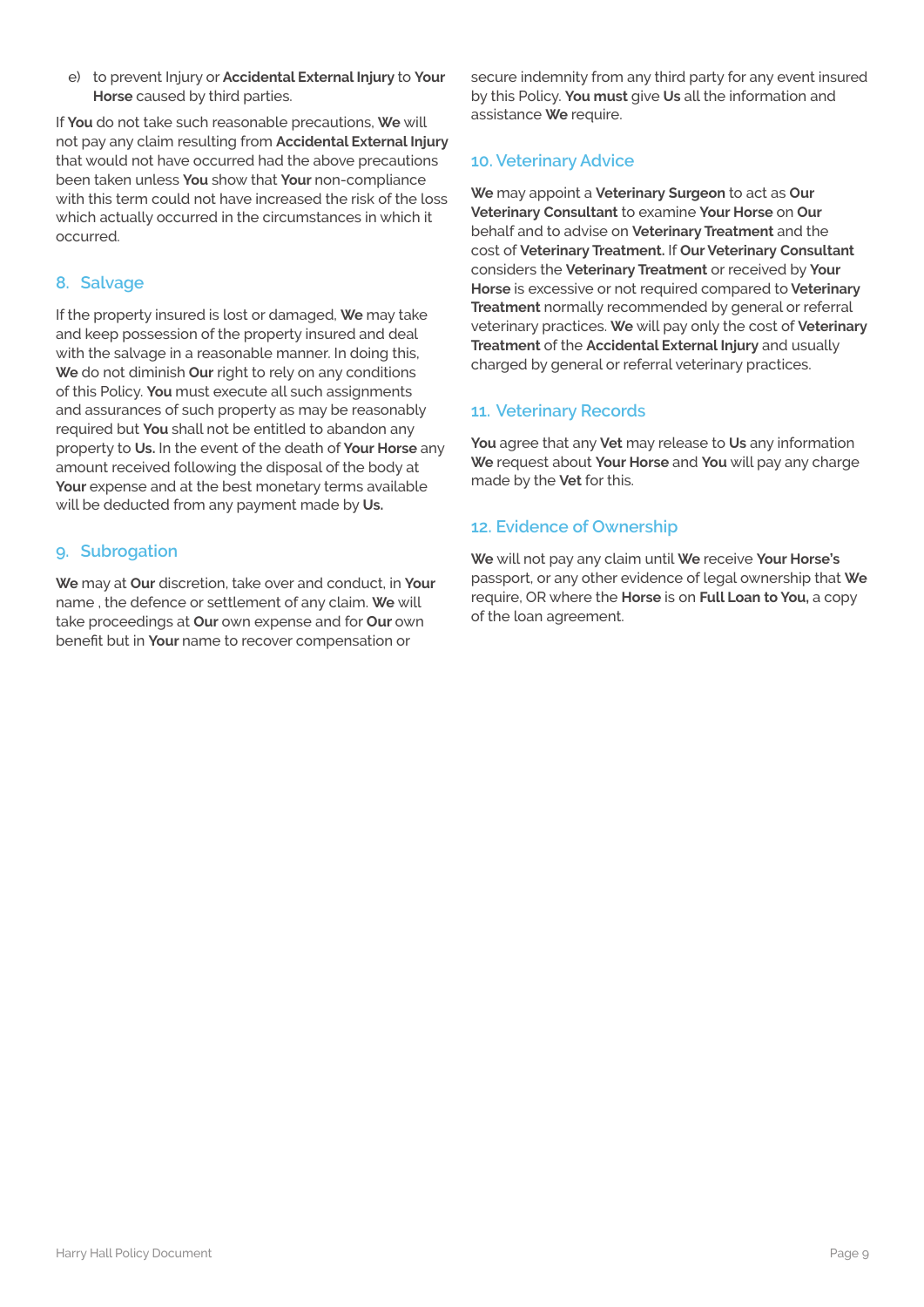### **General Exceptions**

#### **1. Consequential Loss**

**We** will not pay any claim arising from or relating to any consequential loss of any kind

#### **2. Radioactive Contamination**

**We** will not pay any claim arising from:

- a) loss or destruction of, or damage to, any property whatsoever, or any loss or expense whatsoever resulting or arising from any consequential loss; or
- b) any legal liability of whatsoever nature; or
- c) any bodily injury directly or indirectly caused by, or contributed to, by, or arising from:
	- i) ionising radiations or contamination by radioactivity from any nuclear fuel or from any nuclear waste from the combustion of nuclear fuel;
	- ii) radioactive, toxic, explosive or other hazardous properties of any explosive nuclear assembly or nuclear component thereof.

#### **3. Sonic Bangs**

**We** will not pay any claim arising from loss or damage due to pressure waves caused by aircraft or other aerial devices travelling at sonic or supersonic speeds.

#### **4. Uninsured Use**

**We** will not pay any claim arising out of or resulting from any use or activity not specified under the definition of **Use** or any trade, business or profession or use for hire and reward.

#### **5. Unlawful Activity**

**We** will not pay any claim which arises from **You** acting unlawfully

#### **6. Terrorism**

**We** will not pay any claim for loss, damage, cost or expense of whatsoever nature directly or indirectly caused by, resulting from or in connection with any act of terrorism regardless of any other cause or event contributing concurrently or in any other sequence to the loss.

For the purpose of this Exception an act of terrorism means an act, including but not limited to the use of force or violence and/or the threat thereof, of any person or group(s) of persons, whether acting alone or on behalf of

or in connection with any organisation(s) or government(s), committed for political, religious, ideological or similar purposes including the intention to influence any government and/or to put the public, or any section of the public, in fear.

This Exception also excludes loss, damage, cost or expense of whatsoever nature directly or indirectly caused by, resulting from or in connection with any action taken in controlling, preventing, suppressing or in any way relating to any act of terrorism.

In the event any portion of this Exception is found to be invalid or unenforceable, the remainder shall remain in full force and effect.

#### **7. Zoonotic Disease**

**We** will not pay any claim resulting from diseases transmitted from animals to humans.

#### **8. Other Insurances**

**We** will not pay any costs if there is any other valid or collectible insurance available to **You.**

#### **9. Sanction Limitation**

**We** will not pay any claim or provide any benefit hereunder to the extent that the provision of such cover, payment of such claim or provision of such benefit would expose **Us** to any sanction, prohibition or restriction under United Nations resolutions or the trade or economic sanctions, laws or regulations of the European Union, United Kingdom or United States of America.

#### **10. Avian Influenza**

**We** will not pay any claim arising from death or humane destruction directly or indirectly caused by, happening through, in consequence of or contributed to by Avian Influenza or any mutant variation thereof.

#### **11. Coronavirus**

**We** will not pay any claim in any way caused by or resulting from:

- a) Coronavirus disease (COVID-19);
- b) Severe acute respiratory syndrome coronavirus 2 (SARS-CoV-2);
- c) any mutation or variation of SARS-CoV-2;
- d) any fear or threat of a), b) or c) above.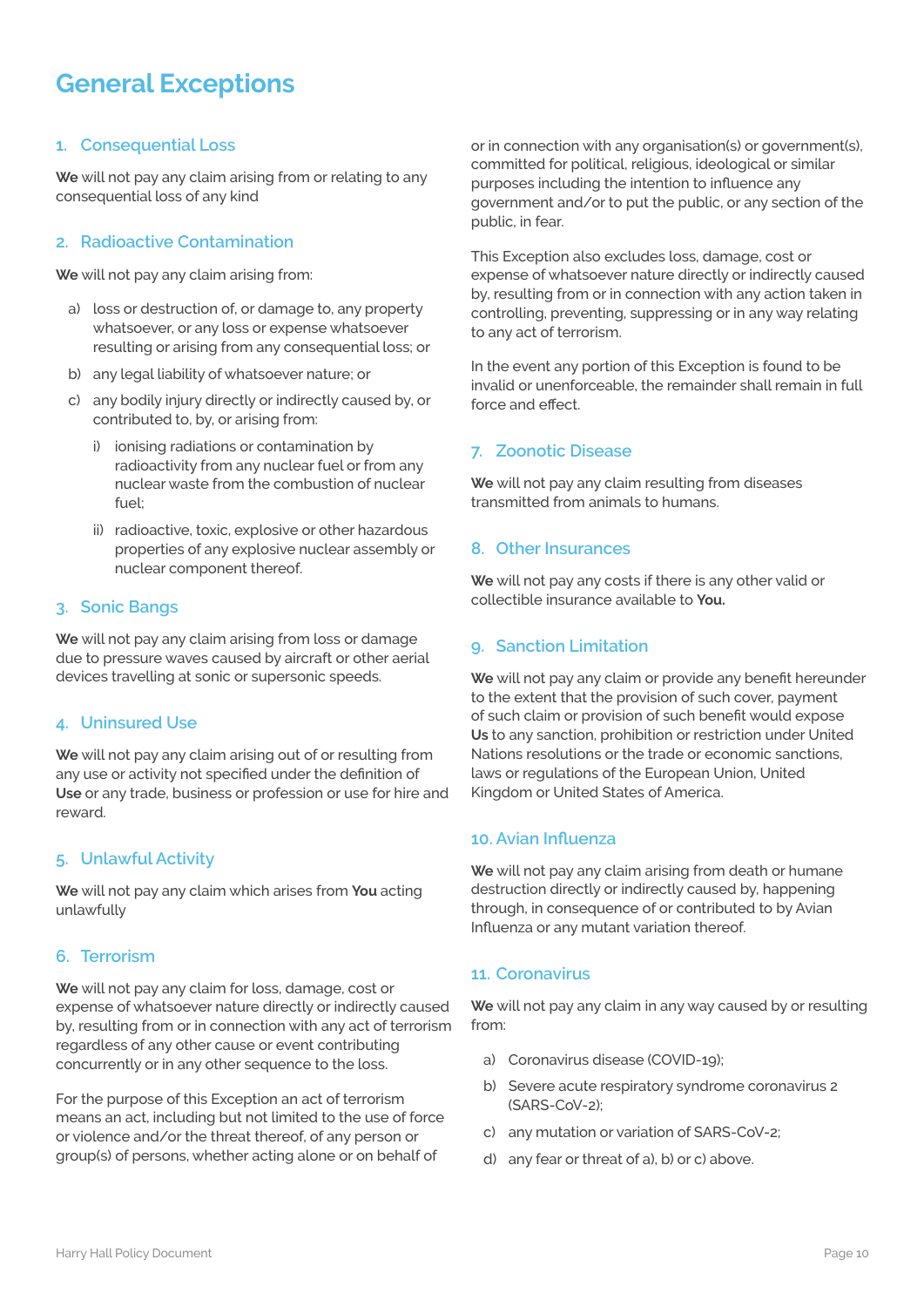### **Veterinary Surgeons' Fees**

**We** will pay the cost of **Veterinary Treatment Your Horse** receives to treat **Accidental External Injury** sustained during the **Period of Insurance** anywhere within the Geographical Limits up to the **Sum Insured** specified in the **Certificate of Insurance.**

Provided that **We** will not pay the cost of **Veterinary Treatment** or any cost for medicines or other materials prescribed or supplied for **Use** for **Your Horse** which is incurred more than 12 months after the date the **Accidental External Injury** was sustained.

#### **Exceptions to this Section**

**We** will not pay:

- a) the **Excess** of GBP 165 for each and every loss; or the excess under any other insurance available to **You**;
- b) any costs for **Veterinary Treatment** arising from referral for a second veterinary opinion or referral to a veterinary hospital or centre of veterinary excellence for which **We** have not given **Our** prior written consent;
- c) any costs for diagnosis by magnetic resonance imaging, scintigraphy, computerised (axial) tomography, thermography and myelography for which **We** have not given **Our** prior written consent;
- d) any costs resulting from or arising out of castration unless such costs were incurred for necessary **Veterinary Treatment** arising from **Accidental External Injury;**
- e) any costs arising from any surgical operation for which **We** have not given **Our** prior written consent unless in an emergency to save the life of **Your Horse;**
- f) any costs for **Complementary Treatment, Livery** or **Transport;**
- g) any costs for any **Veterinary Treatment** that results from a vice or behavioural problem unless veterinary evidence is provided to establish that **Your Horse** is suffering from **Accidental External Injury;**
- h) any costs of vaccination, any other preventative treatment and the removal of wolf teeth:
- i) any cost associated with pregnancy or parturition;
- j) any costs of **Veterinary Treatment** resulting from or arising from an **Accidental External Injury,** before **Your Horse's** insurance cover started or any **Pre-Existing Condition;**
- k) any costs incurred for the destruction of **Your Horse**  or the disposal of its body or any post mortem examination;
- l) any costs associated with **Experimental, Non Customary or Unproven Treatment;**
- m) any costs for **Veterinary Treatment Your Horse** receives more than 12 months from the date the **Accidental External Injury** was sustained;
- n) any cost for medicines or other materials prescribed or supplied for **Use** after 12 months from the date the **Accidental External Injury** was sustained;
- o) any costs for **Veterinary Treatment** that **You** chose to have carried out to **Your Horse** that is not in the opinion of **Our Veterinary Surgeon** required to treat **Accidental External Injury** including any complications arising from such treatment;
- p) the normal costs **You** pay for shoeing and/or the care of **Your Horse's** feet and/or hooves;
- q) any cost of stabling, grazing, feeding, exercise or any other change in the way **You** look after **Your Horse,**  other than any costs **We** have agreed to while **Your Horse** is hospitalised;
- r) any cost of exercising **Your Horse** including riding, leading, lunging, the **Use** of a horse walker and or treadmill regardless of **Your** personal circumstances;
- s) the cost of any **Veterinary Treatment** if a claim has not been submitted to **Us** within 12 months of the **Accidental External Injury** being sustained;
- t) the cost of any **Veterinary Treatment** resulting from taking part in or training for **Use** not shown in the Policy Document;
- u) any cost of buying or hiring equipment;
- v) any administration charges, credit or late payment charges or any other costs that are not fees for **Veterinary Treatment. We** will deduct from any amount **We** pay any discount allowed by **Your Vet** including discount for early settlement whether or not payment is within the period specified;
- w) any cost of **Veterinary Treatment** unless to treat **Accidental External Injury**:
- x) any costs arising from or relating to tendons or ligaments;
- y) any costs arising from or relating to **Illness.**

#### **Special Conditions applicable to this Section**

- a) **You** must advise **Us** when the **Veterinary Treatment**  starts and subsequently submit all dated **Veterinary Surgeon's** receipts to **Us** to substantiate the claim. Such receipts include details of the **Veterinary Treatment** provided;
- b) Any referral for a second veterinary opinion or referral to a veterinary hospital or centre of veterinary excellence must be approved by **Us** prior to the referral;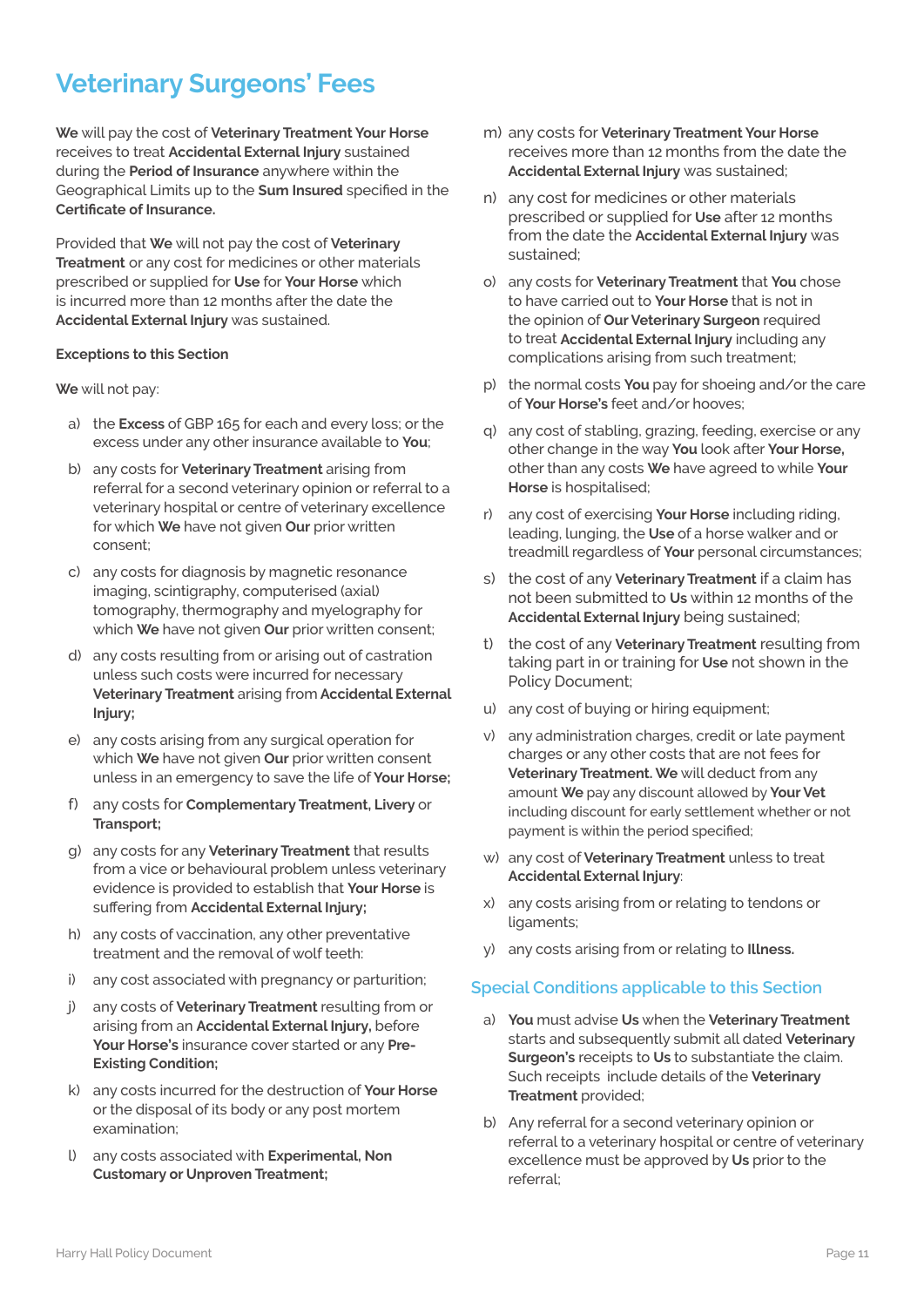- c) Diagnosis by Magnetic Resonance Imaging, Scintigraphy. Computerised (Axial) Tomography, Thermography and Myelography must be approved by **Us** prior to commencement of the procedure;
- d) If **Veterinary Treatment Your Horse** is in progress at the expiry date of the **Period of Insurance We**  will continue to reimburse the fees within the limits specified, for a period of 12 months from the date the **Accident External Injury** was sustained, providing the claim was notified to **Us** and accepted by **Us** before the expiry or renewal date;
- e) Once **We** have agreed to pay the claim, **We** may at **Our** option ion pay the **Veterinary Surgeon,** unless **You** specify otherwise in writing. Where payment is not to be made to the **Veterinary Surgeon, You** will provide **Us** with a receipt confirming that payment has been made before **We** reimburse **You**.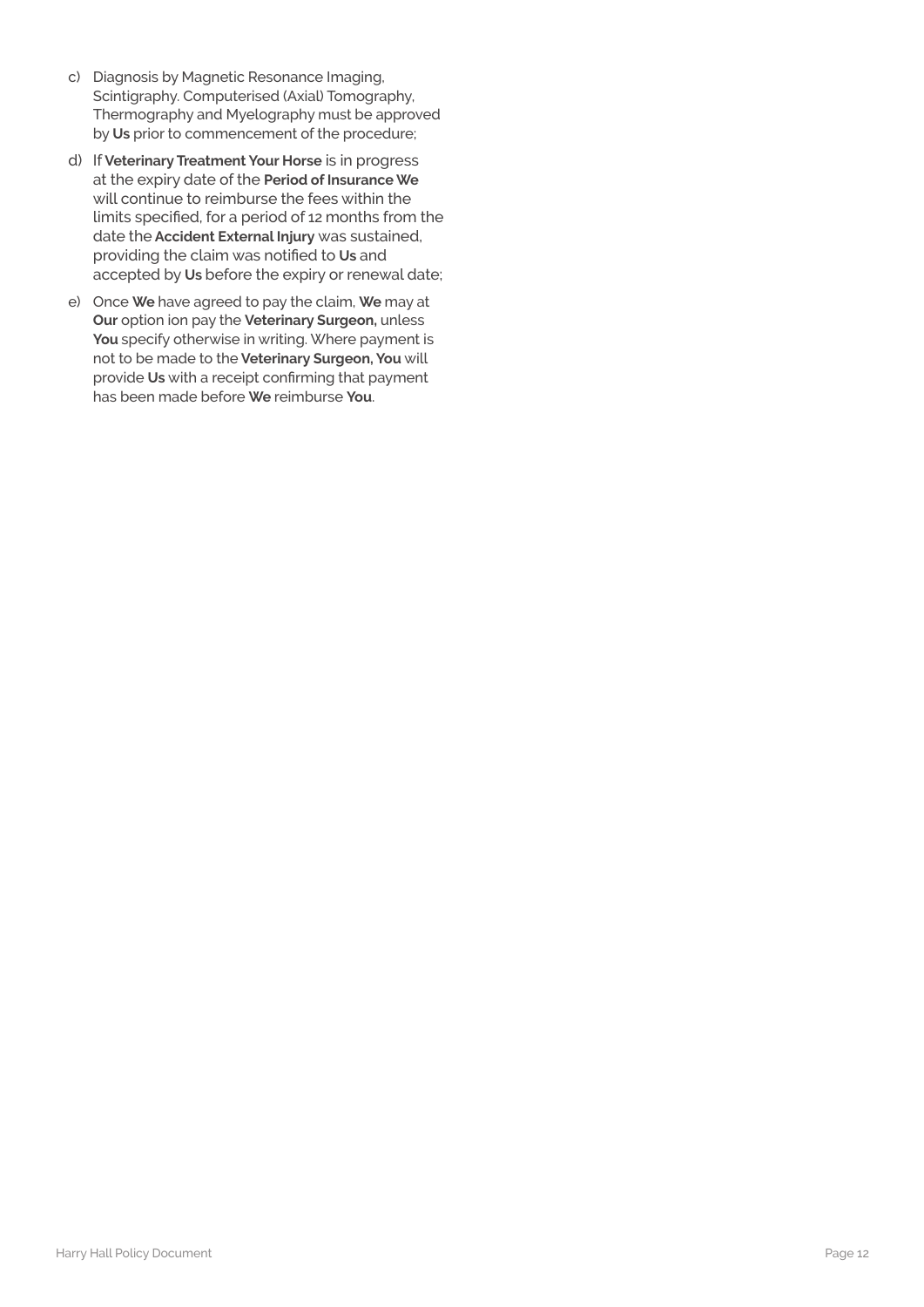### **Colic Surgery Costs Extension Endorsement**

Subject to all of the terms and conditions of the Veterinary Surgeon's Fees section of this **Policy** to which this Extension relates and in consideration of:

- a) an additional **Premium,** and
- b) our acceptance of declaration(s) of health for each of **Your Horses** to which this Extension applies,

this Extension is extended to reimburse You, following the diagnosis by a **Veterinary Surgeon** of **Colic** in **Your Horse** and indicating the need for emergency surgery, in addition to the **Sum Insured** stated in the **Certificate of Insurance**, for the reasonable and customary fees incurred for:

- a) surgical procedures performed upon **Your Horse** by a **Veterinary Surgeon** and certified by him/her to have been necessitated solely by **Colic** and to have been carried out in an emergency attempt to save the life of **Your Horse**;
- b) **After-care** while **Your Horse** is kept at the veterinary hospital where the surgical procedure was performed, but limited to 50% of the cost of the surgical procedure or no more than 15 (fifteen) days from the time of surgery, whichever the lesser value;

but not exceeding, for a) and b) combined, GBP 5,000 for any one claim or in total for all claims during the **Period of Insurance**.

For the purpose of this Extension only, **You** must, within 30 (thirty) days after surgery, provide us with:

- a) a report, signed by the operating **Veterinary Surgeon**, describing the nature of **Your Horse's** condition and the surgical procedures performed; and
- b) copies of all itemised invoices and a claim form in respect of which the claim is made.

#### **Exceptions to this Extension**

In addition to the General Exceptions and in addition to the Exceptions to Veterinary Surgeon's Fees section of this **Policy**, this Extension does not cover:

- a) surgical procedures unless performed by a veterinary surgeon in a duly recognised Equine Veterinary Hospital:
- b) any **Pre-Existing Condition** diagnosed or treated prior to the effective date of this Extension:
- c) any **Veterinary Treatment** unless given in conjunction with the surgical procedures for which a claim is made;
- d) surgical procedures not performed under general anaesthesia;
- e) post mortem procedures and related fees or costs in connection with this surgery;
- f) any amounts if **Your Horse** is over fifteen (15) years of age at the start of the **Period of Insurance**;
- g) any fees or costs for **Livery**;
- h) surgical procedures that are not as a direct result of **Colic**:
- i) the **Excess** of GBP 500 for each and every loss; or the excess under any other insurance available to **You**.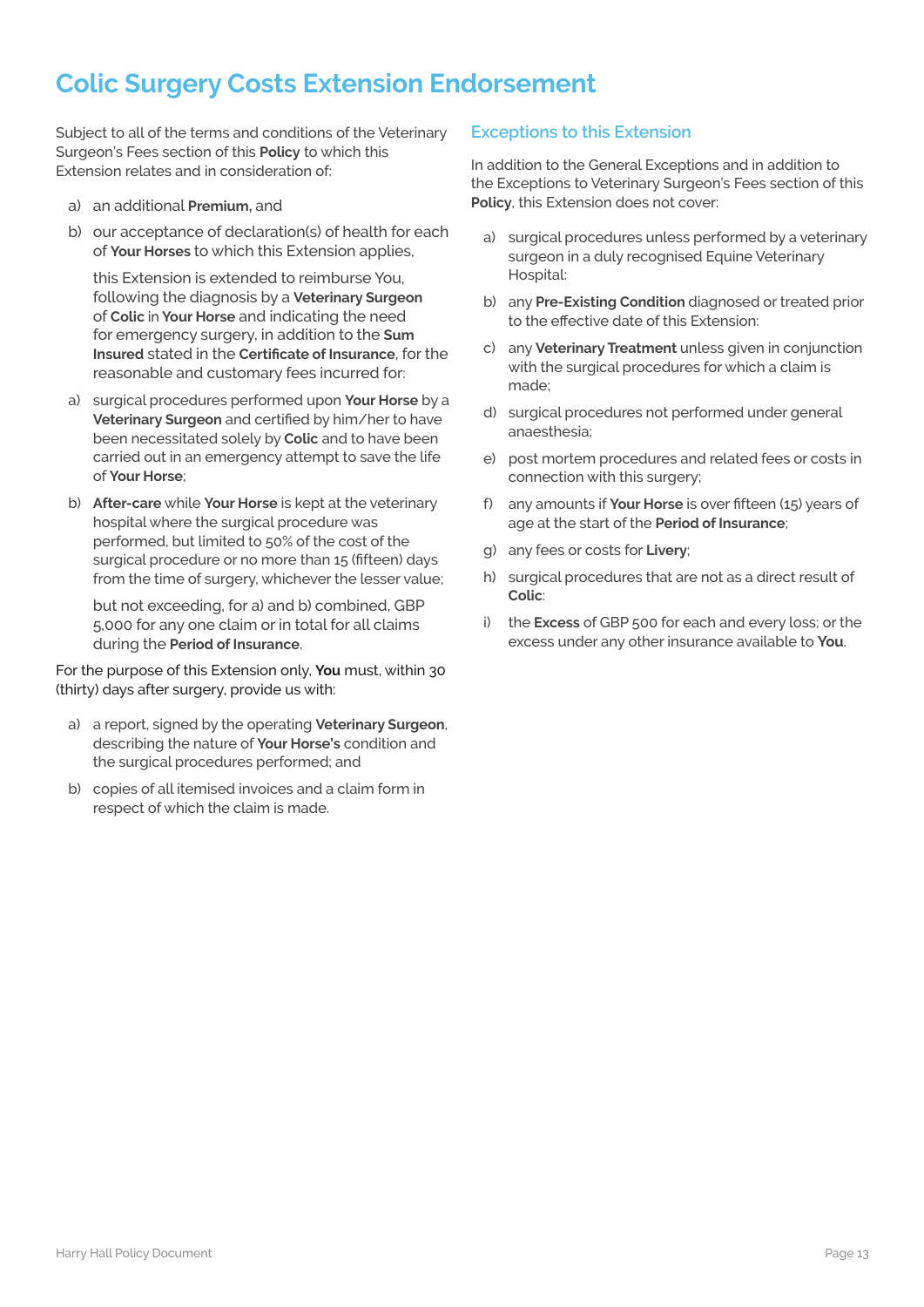### **Saddlery and Tack**

In the event of theft of, accidental loss of or damage to **Saddlery and Tack** occurring anywhere within the Geographical Limits.

**We** will pay at the lesser of:

- a) the costs to repair the damaged **Saddlery and Tack,**  or
- b) the replacement value of the **Saddlery and Tack** that has been lost, stolen or destroyed for items purchased by **You** when new and which are less than 12 months old at the time of loss, or
- c) the **Market Value** of the **Saddlery and Tack** that has been lost, stolen or destroyed for used second hand items purchased by **You** or items purchased new by **You** which are 12 months old at the time of loss.

#### **Limit of Liability**

**We** will not pay more than the **Sum Insured** of GBP 1000 for **Saddlery and Tack** during any one **Period of Insurance.**

Special Conditions applicable to this Section

- a) If **We** pay a claim under this Section of **Your** Policy, **We** will immediately reduce the **Sum Insured of Your Saddlery and Tack** by the amount **We** have paid. If **We** agree **You** may reinstate cover for replacement **Saddlery and Tack** subject to payment of an additional **Premium** at the full annual rate.
- b) If **You** have not **Insured** for its full value all the **Saddlery and Tack You** own for **Your Horse, We** will only pay a percentage of **Your** claim based upon how much of the full value the amount **You** have **Insured Your Saddlery and Tack** for represents.
- c) **You** must notify the police as soon as **You** become aware **Your Saddlery and Tack** has been lost, stolen or deliberately damaged, If **You** fail to do so, **We** may decline **Your** claim
- d) If following loss or theft **Your Saddlery and Tack** is found **You** must immediately repay the full amount, **We** have paid **You**.

#### **Exceptions to this Section**

**We** will not pay:

- a) in the event of accidental loss or damage the first GBP200 of the amount of each and every loss;
- b) in the event of theft; if no visible or violent force was used to get in or out of a **Locked Building;**
- c) any amount arising from loss or damage in respect of wear and tear, depreciation, moth, vermin, mould, rust, or any process of cleaning, repairing, restoring, or renovation, or the action of light or atmospheric conditions or any other progressive cause;
- d) any amount for clothing and personal effects;
- e) any amount for **Horse** rugs and blankets, grooming equipment and clippers;
- f) any amount for loss or theft of **Saddlery and Tack** left unattended unless from:
	- i) a **Locked Building**; or
	- ii) the locked boot or covered luggage area or any other specially designed covered area of a locked vehicle;
- g) any amount for loss or theft of **Saddlery and Tack** until 30 days without recovery after the loss or theft was reported to **Us;**
- h) any amount for any loss or damage purposefully caused by **You** or any member of **Your** household or **Your** employee or any person who has care custody and control of **Your Horse** with **Your** consent;
- any amount if **Your Saddlery and Tack** is used by **You** or any other person or by a riding school for business or professional **Use** except by **You** or **Your** immediate family as a pupil:
- j) any amount to have **Your Saddlery and Tack** adjusted to fit any horse**;**
- k) any amount in respect of unexplained disappearance or unexplained inventory shortage.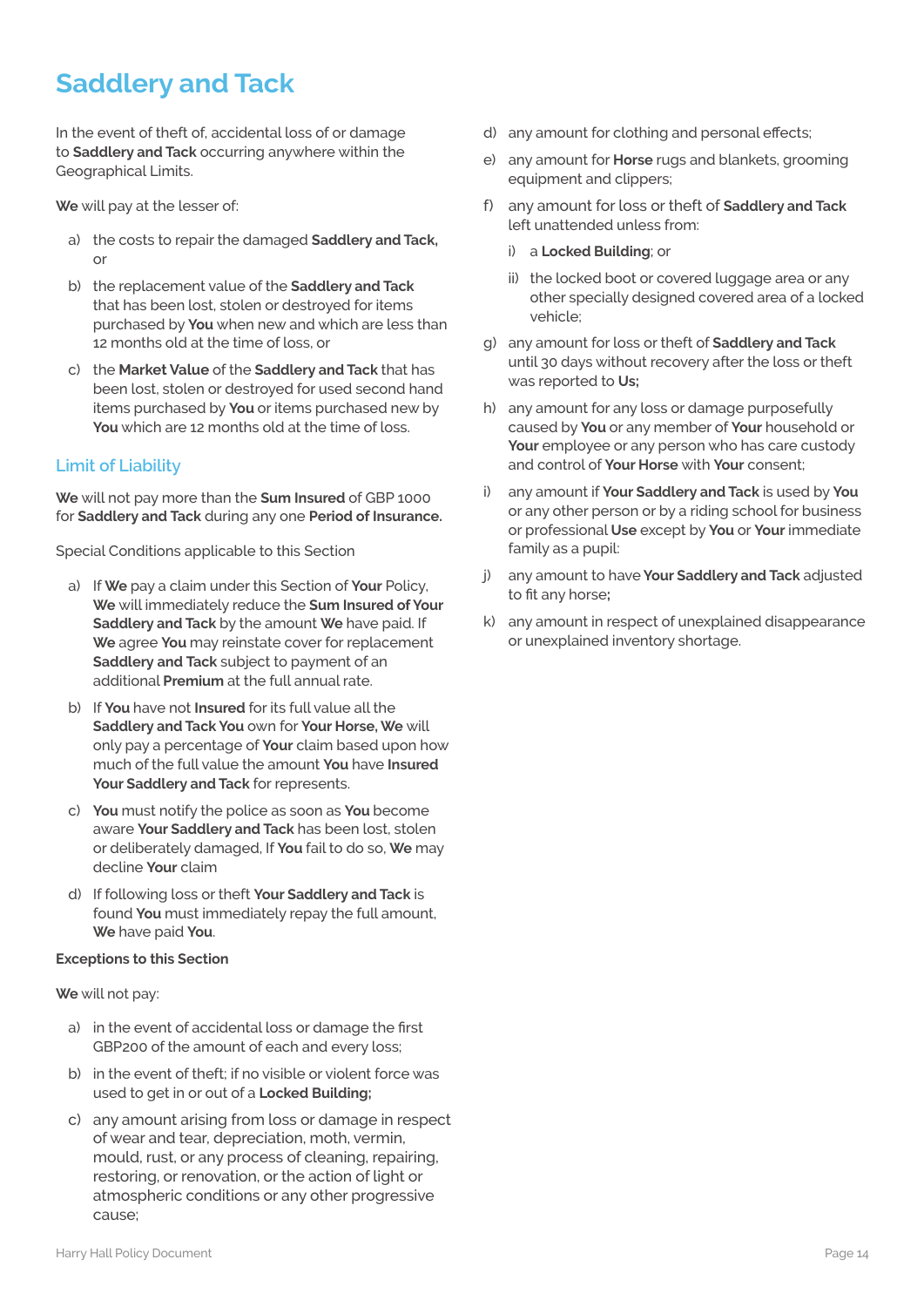### **Disposal Fees**

Following death or euthanasia arising from an **Accidental External Injury** sustained during the **Period of Insurance** and occurring anywhere within the Geographical Limits.

**We** will pay costs for disposal fees and euthanasia charges up to a maximum amount of GBP300.

Exceptions to this Section

**We** will not pay:

- a) al any claim under this Section which is not substantiated by receipts showing the costs involved;
- b) any costs incurred for any post mortem examination;
- c) any loss which happens more than **12** months after the date the **Accidental External Injury** was sustained.

**We** will pay no claim if the death or euthanasia results from or arises out of:

- a) destruction due to compliance of the requirements of any Statute or any Order of the Privy Council, a Government Department or Local Authority;
- b) castration;
- c) any complications which arise during surgery;
- d) **Your Horse's** unfitness or incapacity to fulfil the use for which it is kept;
- e) e) any vice or behavioural problem unless veterinary evidence is provided to establish that the vice or behavioural problem is caused by an **Accidental External Injury** sustained during the **Period of Insurance;**
- f) **Illness**;
- g) an **Accidental External Injury** sustained before **Your Horse's** insurance cover started or any **Pre Existing Condition;**
- h) malicious or wilful **Accidental External Injury** caused by **You** or any of **Your** family or household or any employee of **Yours** or other persons who have care or custody of **Your Horse.**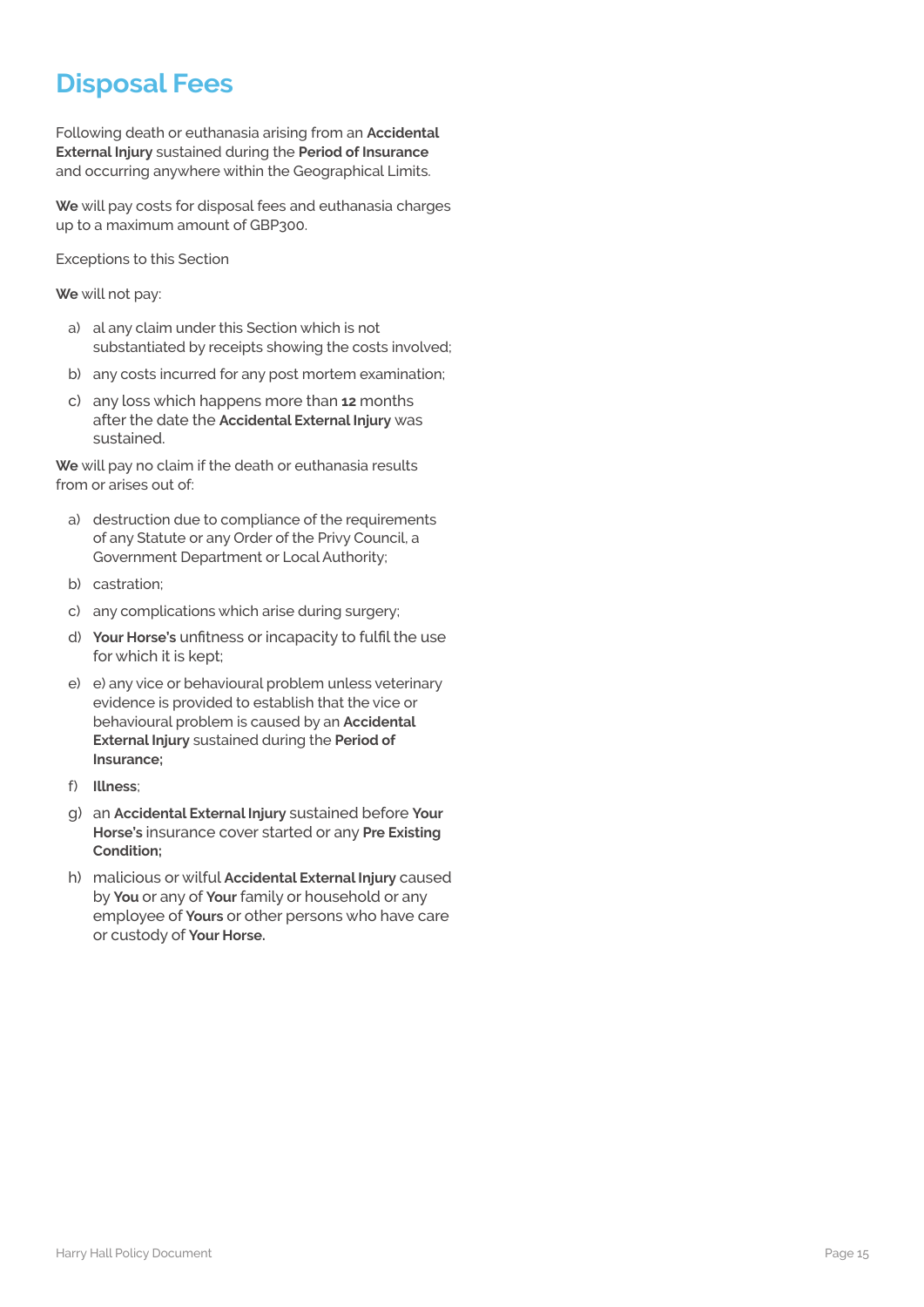### **Complaints Handling Policy**

Convex Insurance UK Limited's aim is always to provide **You** with the best possible service. If **You** feel they have not provided that service or made an error, then please advise them in the first instance. Convex Insurance UK Limited will take **Your** complaint seriously and do their best to investigate and resolve it as quickly as possible. The following Complaints handling procedure has been established to ensure that this happens.

#### **Step 1**

Tell **Us** about it. There are different ways **You** can do that.

1. Communicate with SEIB. Let them know that **You** are dissatisfied with the service **You** have received and tell them why.

**You** can contact SEIB by email, telephone, or letter: enquiries@seib.co.uk Tel: +44 (0)1708 850000

SEIB Insurance Brokers Ltd, South Essex House, North Road, South Ockendon, Essex, RM15 5BE, United Kingdom

2. Contact the complaints team:

complaints@convexin.com Tel: +44 (0)7919 603210

Convex Insurance UK Limited, 52-54 Lime Street, London EC3M 7AG, United Kingdom

Convex Insurance UK Limited will acknowledge **Your** complaint promptly and they will let **You** know who will be handling **Your** complaint and provide **You** with their contact details.

#### **Step 2**

Convex Insurance UK Limited aim to resolve **Your** complaint as soon as possible. If it is complicated or they need to investigate the circumstances further then they may not be able to resolve it straight away and it may take longer depending on its complexity. Convex Insurance UK Limited aim to get **You** a final response within eight (8) weeks of receiving **Your** complaint. If they cannot do so then they will tell **You** why it is taking more time and let **You** know what they are doing and how long they expect it will take to resolve.

#### **Step 3**

If **You** are not happy with Convex Insurance UK Limited's response or actions and feel that the matter has not been resolved to **Your** satisfaction, then there are two options to take it further.

**You** may be eligible to refer **Your** complaint to the Financial Ombudsman Service, the "FOS". Please note that there

response within eight (8) weeks of **Your** complaint, at the most, depending on what **You** are complaining about. **You** need to get in touch with the FOS within six (6) months of receiving Convex Insurance UK Limited's final response to **Your** complaint. The Financial Ombudsman Service

Exchange Tower London E14 9SR

Email: complaint.info@financial-ombudsman.org.uk Website: www.financial-ombudsman.org.uk

are time limits within which **You** must contact the FOS. Convex Insurance UK Limited needs to give **You** their final

Alternatively, **You** may contact Lorraine Mullins, the Chief Compliance Officer of Convex Insurance UK Limited.

Email: lorraine@convexin.com or write to the following address: Convex Insurance UK Limited 52-54 Lime Street London EC3M 7AG United Kingdom

#### **Our commitment**

All complaints are reported to and overseen by the Chief Compliance Officer. If Convex Insurance UK Limited get a complaint or have done something wrong or failed to do something well, they will do their best to put it right and to learn from it by root cause analysis (this is where Convex Insurance UK Limited will sample a selection of complaints and what caused them then to address the causes of the complaints as explained further). Convex Insurance UK Limited will make sure that they investigate and establish what went wrong and why. Convex Insurance UK Limited will then work out what they need to do to prevent that happening in the future and also consider whether any other customers could have been affected. Irrespective of whether they have had complaints, Convex Insurance UK Limited will report regularly on complaints and root cause analysis and remediation in their management information to the executive management committees and to the Board of Convex Insurance UK Limited.

#### **Insurance Guarantee Scheme**

Convex Insurance UK Limited is covered by the Financial Services Compensation Scheme ("FSCS"). **You** may be entitled to compensation from the Scheme if Convex Insurance UK Limited is unable to meet its obligations under this Policy of insurance. If the Insured were entitled to compensation under the Scheme, the level and extent of the compensation would depend on the nature of this contract of insurance. Further Information about the Scheme is available from the Financial Services Compensation Scheme (PO Box 300, Mitcheldean, GL17 1DY) and on their website: www.fscs.org.uk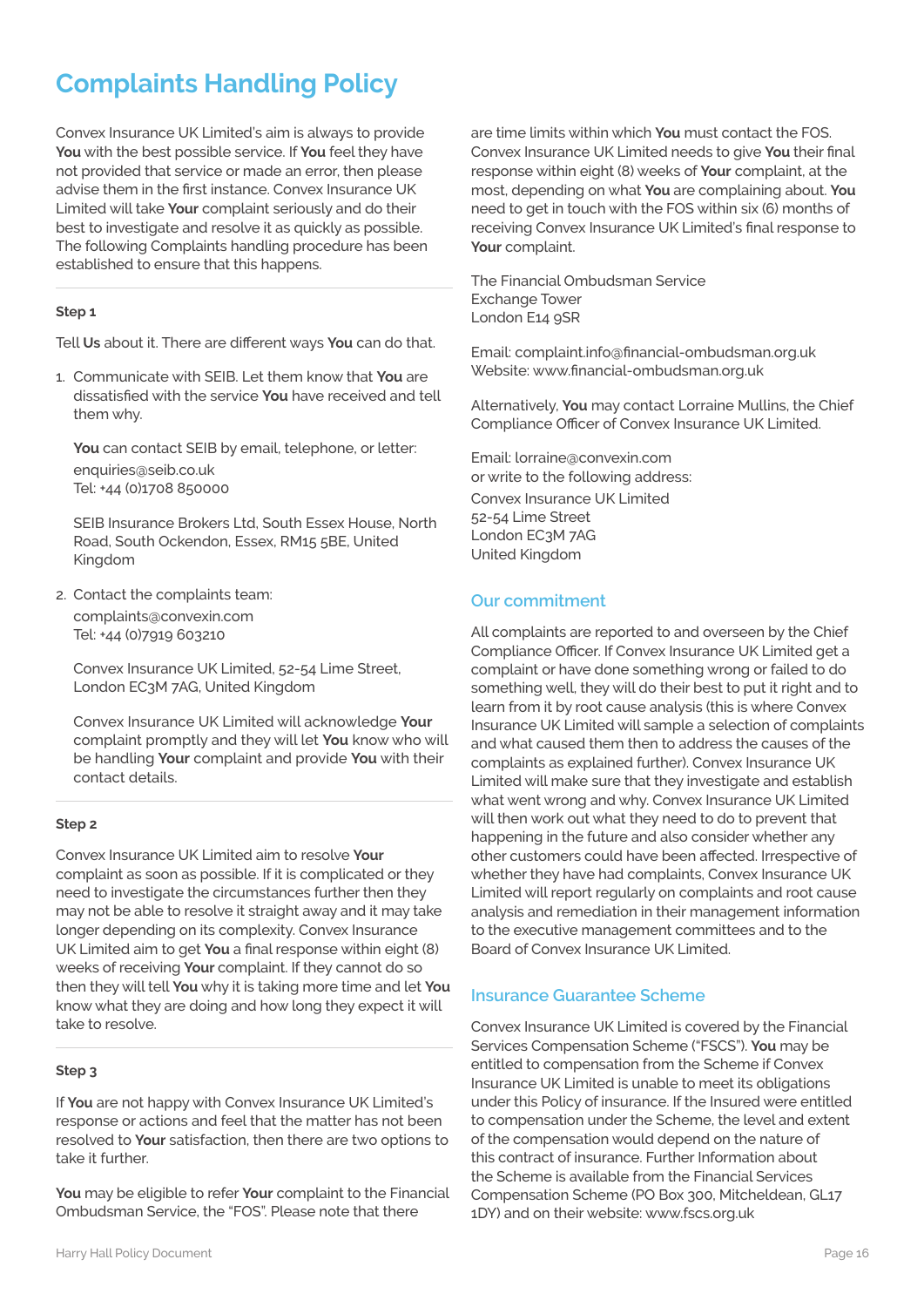### **Financial Services Compensation Scheme**

**We** are covered by the Financial Services Compensation Scheme (FSCS). **You** may be entitled to compensation from the scheme if **We** cannot meet **Our** obligations. This depends on the type of business and the circumstances of the claim. Further information about compensation scheme arrangements is available from the FSCS.

Financial Services Compensation Scheme PO Box 300 Mitcheldean GL17 1DY

Tel: 020 7741 4100,

0800 678 1100

Fax: 020 7741 4101

Website: www.fscs.org.uk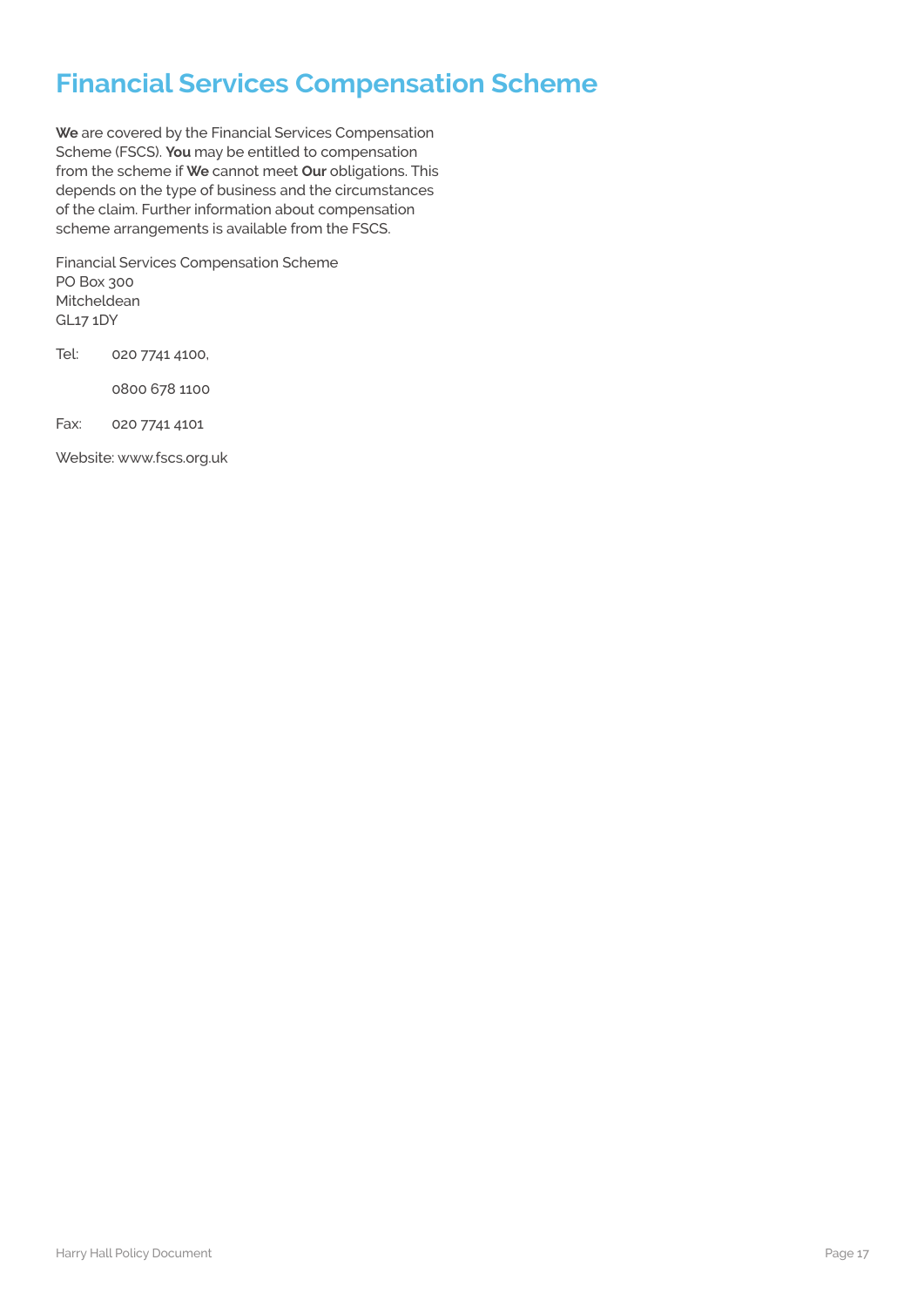### **SEIB Insurance Brokers Limited Data Privacy Notice**

Your privacy is important to us. We will process your personal data in accordance with data protection laws.

SEIB Insurance Brokers Ltd ("we", "us" "our") is the data controller in respect of any personal data which you provide to us or which we hold about you and any personal data which is processed in connection with the services we provide to you.

Where you provide us with personal data about a person other than yourself (such as a dependant or named person under a policy), you must inform them that you are providing their personal data to us and will refer them to this notice.

To provide our insurance related services, we will collect and process your personal data such as your name, contact details, financial information and any information which is relevant to the insurance policy we are providing. In order to provide your insurance policy or when making a claim, we may also need to collect or process 'special categories of personal data' such as information relating to your health or criminal convictions or information which is likely to reveal your religious beliefs.

We process your personal data for the purposes of offering and carrying out insurance related services to you or to an organisation or other persons which you represent. Your personal data is also used for business purposes such as fraud prevention, business management, systems development and carrying out statistical and strategic analysis.

Providing our services will involve sharing your personal data with, and obtaining information about you from, our group companies and third parties such as brokers, loss adjusters, credit reference agencies, fraud prevention agencies, our service providers and professional advisors or business partners and our regulators.

In some circumstances we may transfer your personal data to countries outside of the European Economic Area. We will put appropriate safeguards in place to ensure that your personal data is protected.

We may market our services to you or provide your personal data to our related companies or business partners for marketing purposes. You can opt out of marketing communications at any time by clicking on the link at the bottom of any email or by contacting us.

#### **Fraud Prevention**

We need to carry out fraud, and anti-money laundering checks, and this will involve sharing your personal data (such as your name, contact details and financial information) with credit reference and fraud prevention organisations such as the Claims and Underwriting Exchange. If you make a claim, we will share your personal data (to the extent necessary) with other companies including other insurers and anti-fraud organisations to prevent fraud. For the purposes of deciding whether to accept and pay a claim or any part of it, we may appoint loss adjusters or external investigation services to act on our behalf.

If false or inaccurate information is provided and fraud is identified, your personal data will be passed to fraud prevention agencies including Claims and Underwriting Exchange, and the Insurance Fraud Register, run by the Insurance Fraud Bureau. Law enforcement agencies may access and use this information.

Please note that when carrying out any fraud prevention activities, we may need to process your special categories of data such as criminal offence information and share it with fraud prevention agencies.

#### **Further Information**

For further information on how your personal data is used and your rights in relation to your personal data please refer to our Privacy Policy at:

http://www.seib.co.uk/about-us/privacy-policy

or contact our Data Protection Officer at South Essex House, North Road, South Ockendon, Essex RM15 5BE or on 01708 850000 or email: dataprotection@seib.co.uk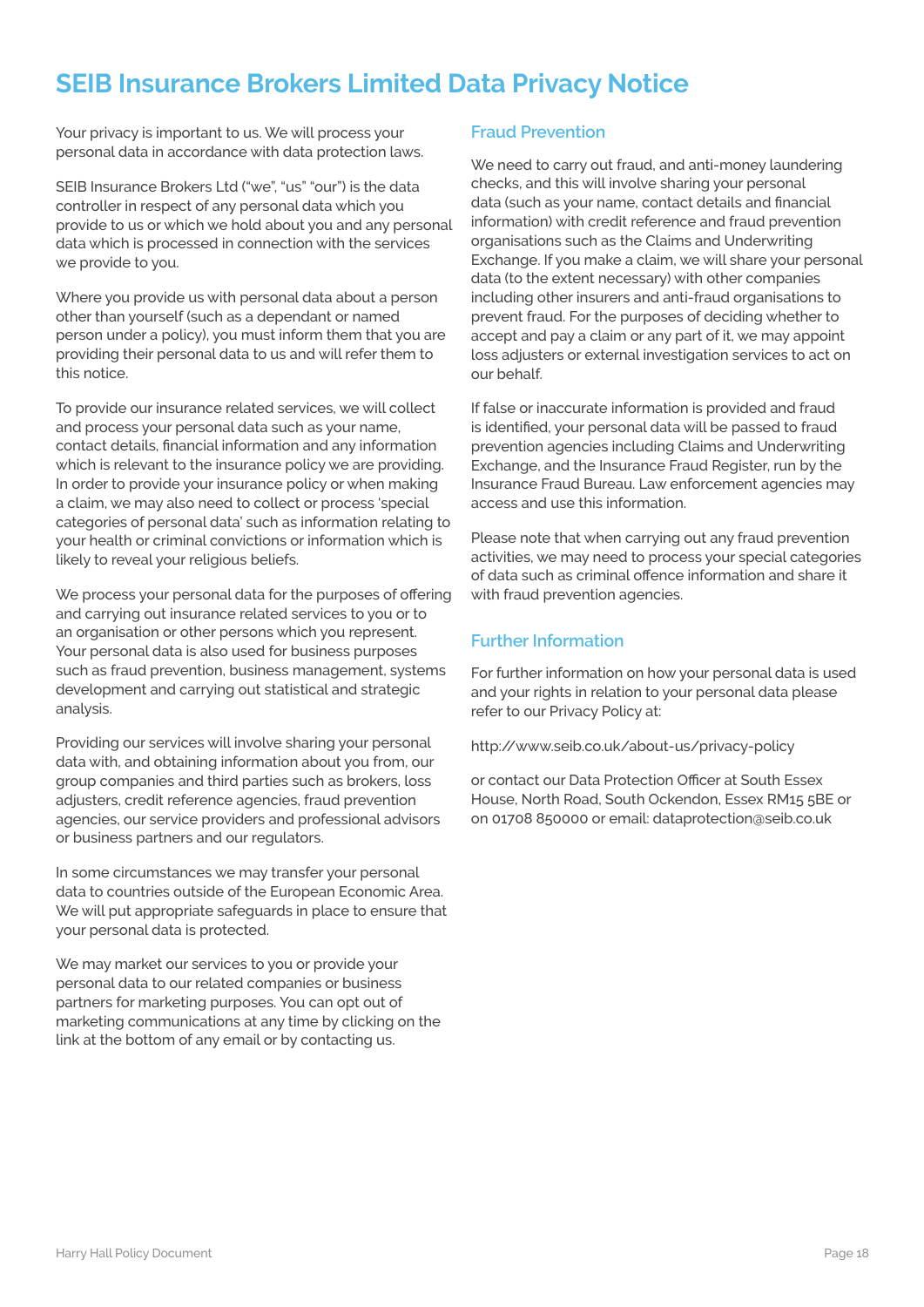### **Fair Processing Notice – Convex Insurance UK Limited**

This Privacy Notice describes how Convex Insurance UK Limited (together, "we", "us" or the "Insurer") collect and use the personal information of insureds, claimants and other parties ("you") when we are providing our insurance and reinsurance services.

The information provided to the insurer, together with medical and any other information obtained from you or from other parties about you in connection with this policy, will be used by the Insurer for the purposes of determining your application, the operation of insurance (which includes the process of underwriting, administration, claims management, analytics relevant to insurance, rehabilitation and customer concerns handling) and fraud prevention and detection. We may be required by law to collect certain personal information about you, or as a consequence of any contractual relationship we have with you. Failure to provide this information may prevent or delay the fulfilment of these obligations.

Information will be shared by the Insurer for these purposes with group companies and third party insurers, reinsurers, insurance intermediaries and service providers. Such parties may become data controllers in respect of your personal information. Because we operate as part of a global business, we may transfer your personal information outside the European Economic Areas for these purposes.

You have certain rights regarding your personal information, subject to local law. These include the rights to request access, rectification, erasure, restriction, objection and receipt of your personal information in a usable electronic format and to transmit it to a third party (right to portability).

If you have questions or concerns regarding the way in which your personal information has been used, please contact: lorraine.mullins@convexin.com

We are committed to working with you to obtain a fair resolution of any complaint or concern about privacy. if, however, you believe that we have not been able to assist with your complaint or concern, you have the right to make a complaint to the UK information Commissioner's Office.

For more information about how we process your personal information, please see our full privacy notice at:

https://convexin.com/privacy-policy/